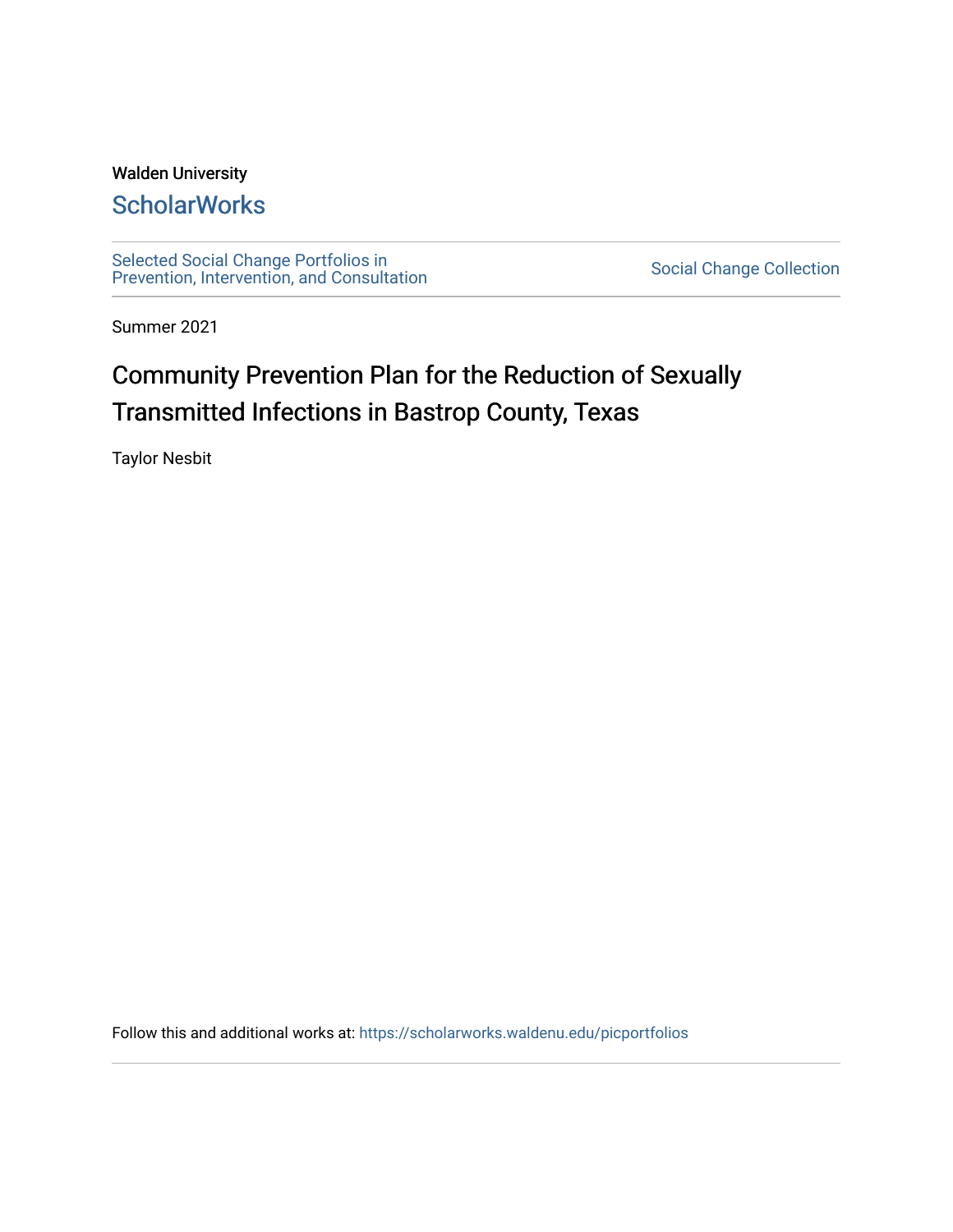COUN 6785: Social Change in Action:

Prevention, Consultation, and Advocacy

**Community Prevention Plan for the Reduction of Sexually Transmitted Infections in Bastrop County, Texas** 

Taylor Nesbit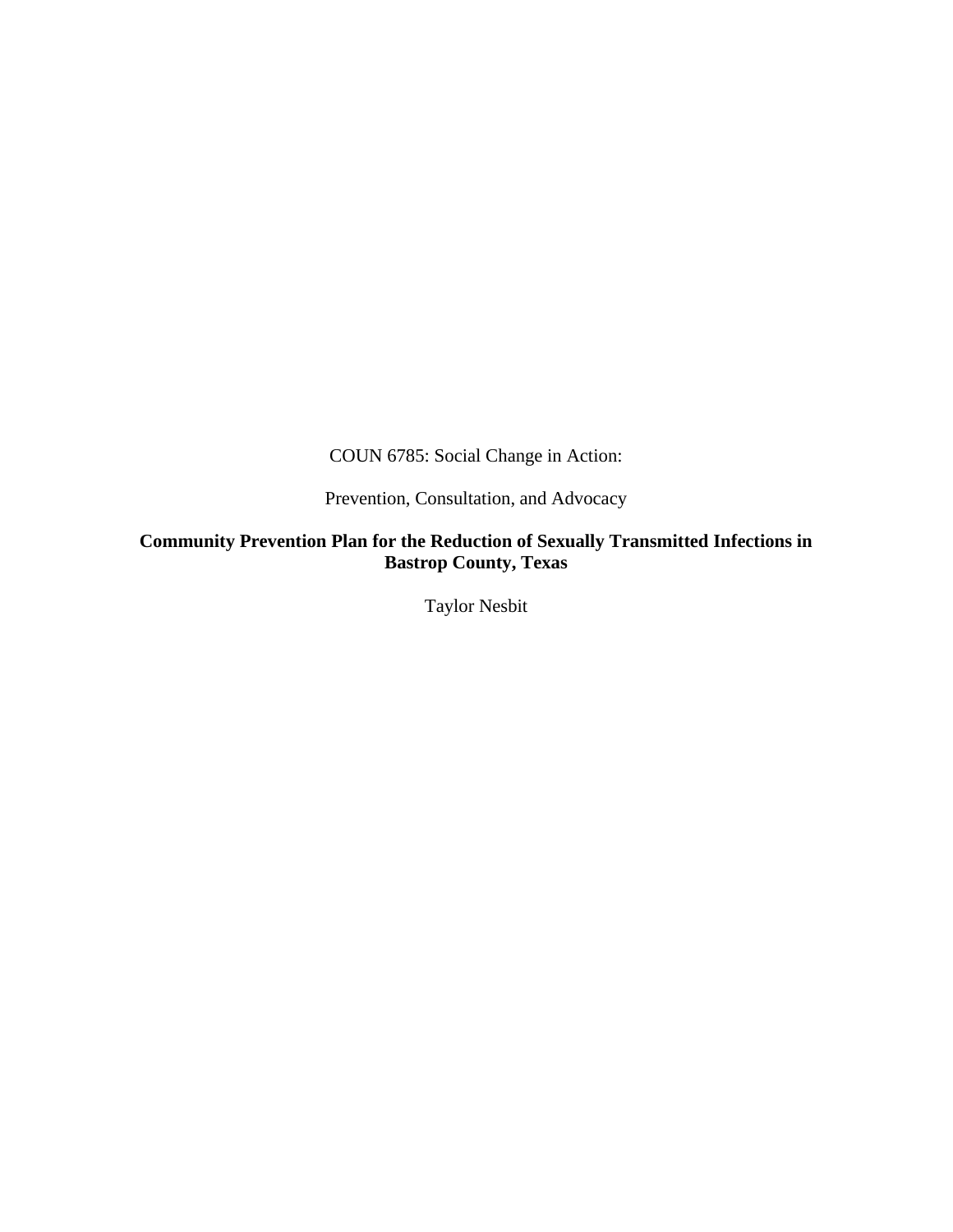# **Contents**

**[Overview](#page-3-0)** 

**[Introduction](#page-5-0)** 

[Scope and Consequences](#page-6-0)

[Social-ecological Model](#page-8-0)

[Theories of Prevention](#page-15-0)

[Diversity and Ethical Considerations](#page-19-0)

**[Advocacy](#page-23-0)** 

**[References](#page-31-0)** 

[ScholarWorks Contributor Agreement](#page-36-0)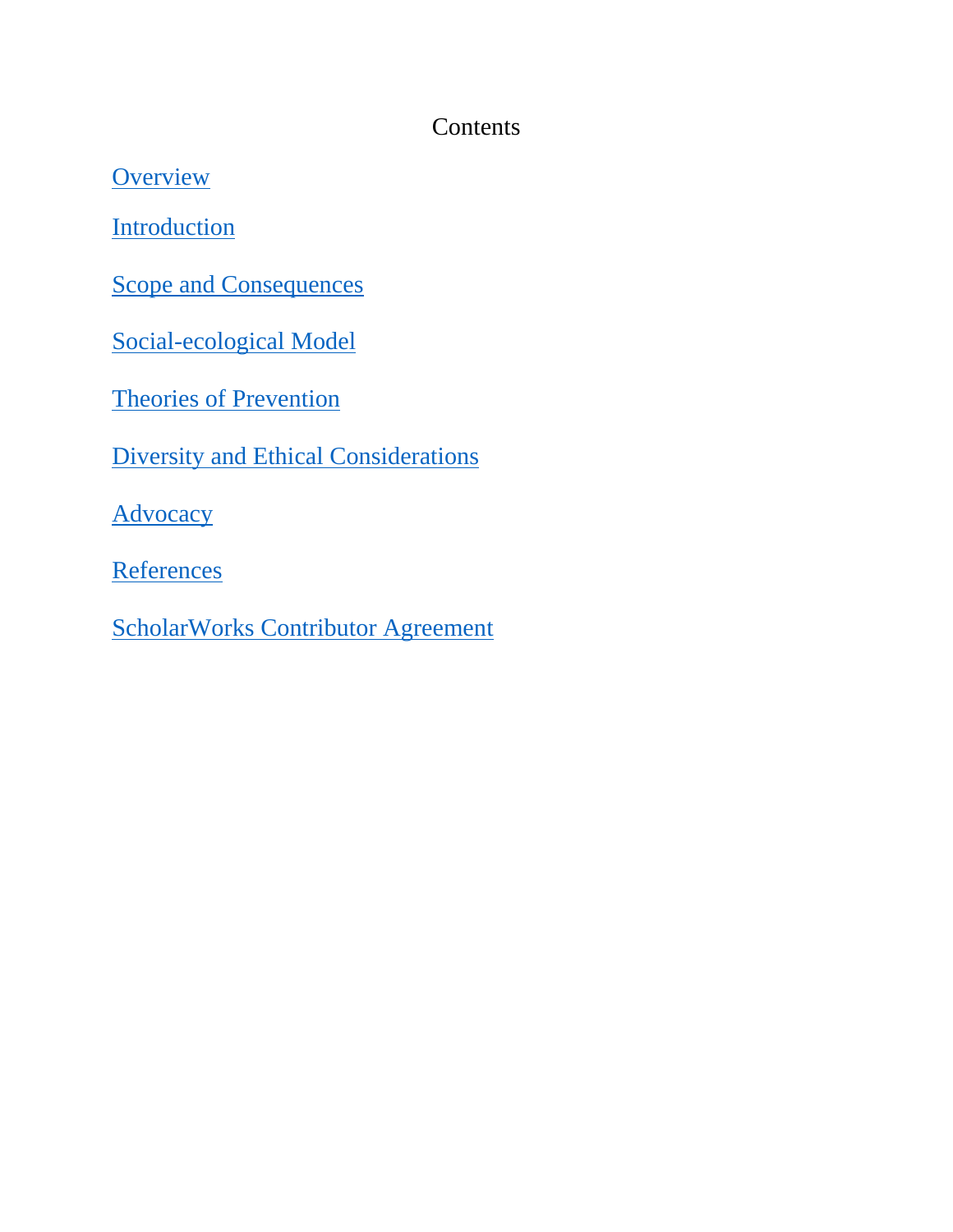### <span id="page-3-0"></span>**OVERVIEW**

Keywords: **Sexually Transmitted Infections (STIs), STI Incidence and Prevalence, STI Prevention, Bastrop County, Texas**

[Community Prevention Plan for the Reduction of Sexually Transmitted Infections in Bastrop County, Texas]

### Goal Statement:

My goal is to increase community awareness of sexually transmitted infections (STI), increase community STI knowledge, and to identify a plan to reduce STI transmission through the use of prophylactic measures.

### Significant Findings:

Sexually transmitted infections include infectious pathogens of bacterial, viral, or parasitic origin that are transmitted through anal, oral, and vaginal sexual contact. In the United States, from 2014-2018 there was a significant increase in reported STIs, nationwide. Within this time frame, there was a 19% increase in chlamydia cases, 63% in gonorrhea cases, and 71% in both primary and secondary stage syphilis cases (CDC, 2018). The significant increase in these three ubiquitous STIs of bacterial origin demonstrates a clear deficit in the utility of present STI educational and prevention programs. An increase in these relatively common STIs may also indicate a lockstep increase in other STIs. All sexually active individuals are at risk when it comes to the transmissibility of these infections. Alcohol and drug abuse, multiple concurrent sexual partners, and aversion to condom use and STI testing all confer an increased risk for STIs (Murali & Jayaraman, 2018; Lewis et al., 2020). Of those individuals sexually active, young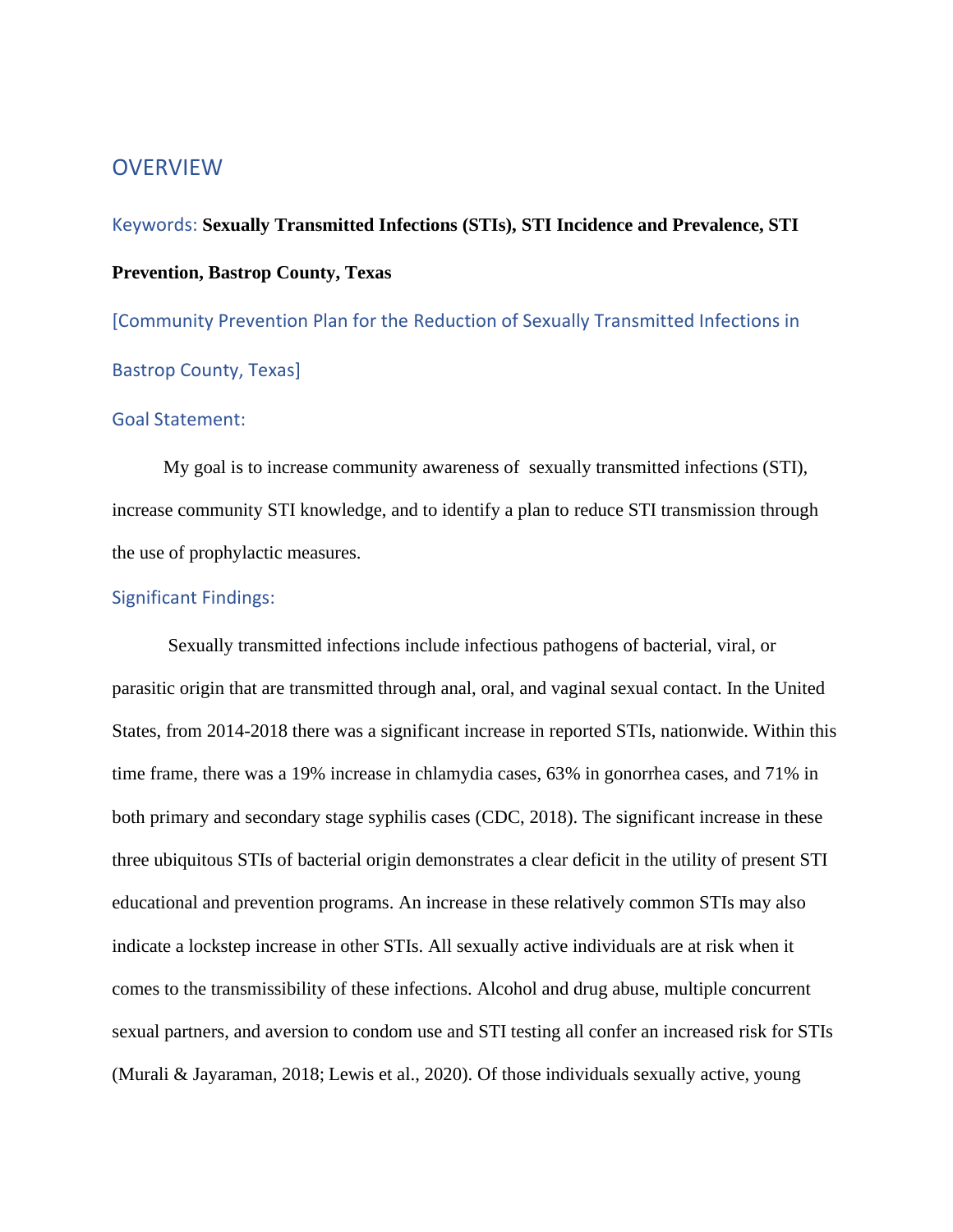adults and adolescents represent the most at-risk group in the United States. Concerning all STIs, individuals aged 15-24 comprise more than half of the 20 million new STI cases each year in the United States (Saldanha, 2020). From the STI cases reported in Texas in 2019, 93,136 out of the total 145,874 cases were documented from individuals within the 15-24 age range (TDSHS, 2020). With this at risk population in mind, reformation of STI educational programs to include behavioral focused interventions may prove effective in reducing both STI incidence and prevalence.

### Objectives/Strategies/Interventions/Next Steps:

For helping professionals, including but not limited to social workers, counselors, nurses, and physicians, behavioral focused psychoeducational STI programs appear to be the most effective intervention paradigms for reducing STI risk-associated behaviors and increasing use of effective preventative measures. The Health Belief Model (HBM) presents as a useful theory of prevention for identifying and reframing individual beliefs that dissuade people from utilizing and maintaining STI related preventative behaviors (NCI, 2005). Beliefs modulate how people perceive the risk and severity of STIs and the financial and social costs of both seeking treatment and maintaining preventative behaviors. Effective prevention must include concerted efforts at the community, institutional, and public policy levels. At the community level, psychoeducational programs are key. Training of respected community leaders in STI preventative practices, sexual health knowledge, and the effective delivery of information, as described in Young et al. (2011), will prove effective for bolstering community empowerment and disseminating risk-aversion practices. At the institutional level, psychoeducation programs in public school systems that emphasize prophylactic practices such as effective condom use, present as a useful tool for reducing risky behaviors and increasing safe sex practices. The *Be*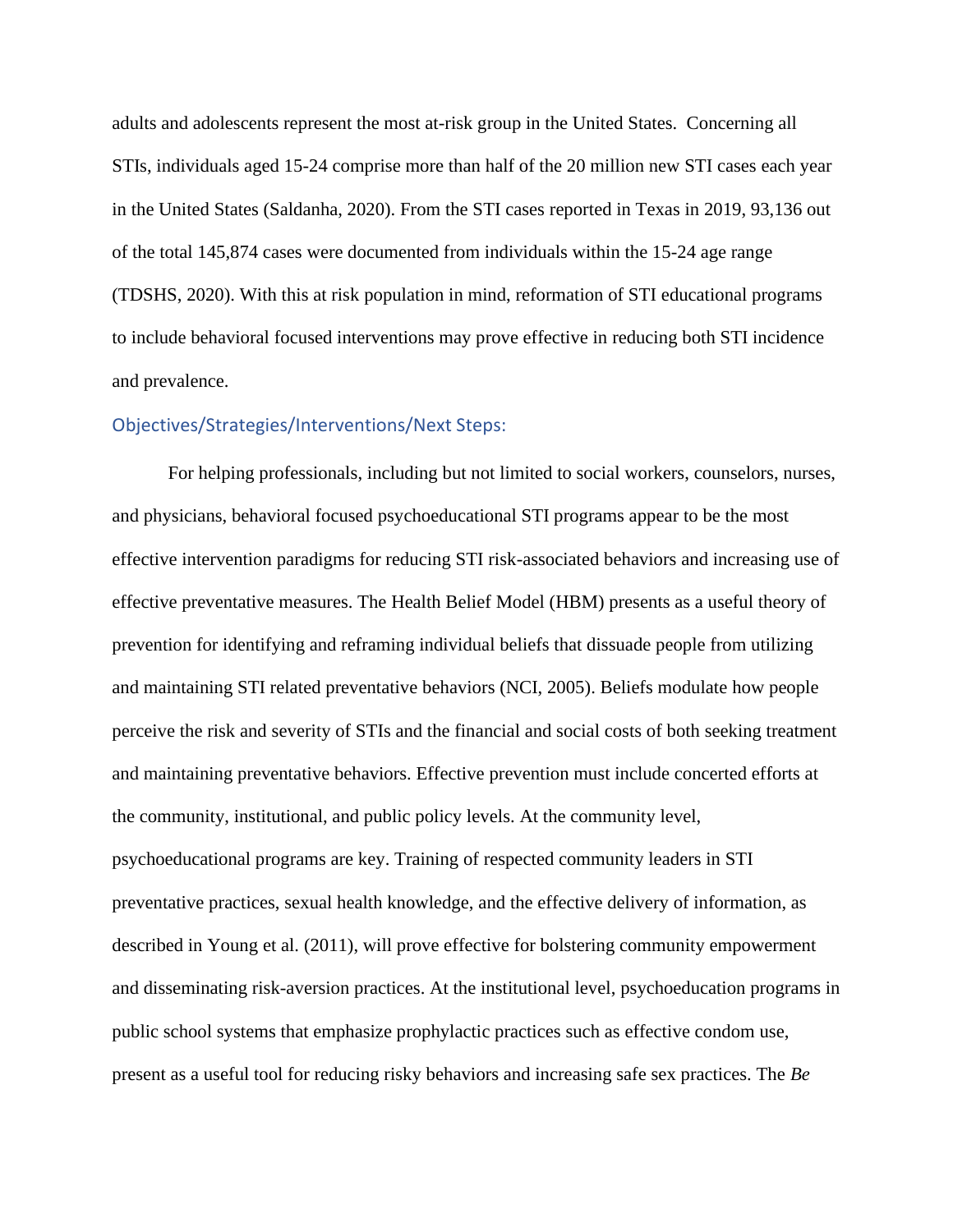*Proud! Be Responsible!* program created by Jemmot et al. (1992) serves as a model for such interventions. At the public policy level there must be a redressment of policies such as Section 510 of Title V of the Social Security Act of 1996 that allocate funding only to those schools that teach abstinence-only-before-marriage curriculum (Jeffries et al., 2010). Such policies should be amended to include the preventative efficacy of condom usage in the reduction of STIs. Knowledge of effective preventative practices and practical sexual health management will prove to be the most effective bulwark against the perceived barriers to STI prevention and treatment. The equitable dissemination of this information amongst the general public and at risk populations is the key to ameliorating the rising STI epidemic in the United States.

### <span id="page-5-0"></span>INTRODUCTION

### [Community Prevention Plan for the Reduction of Sexually Transmitted Infections in Bastrop County, Texas]

Sexually transmitted infections (STIs) most commonly concern the transmission of bacteria, viruses, and parasitic pathogens through anal, oral, and vaginal sexual contact. The three most ubiquitous STIs in the United States are caused by the transmission of bacterial organisms, which foremost include chlamydia, gonorrhea, and syphilis (Kreisel et al., 2018; Seiler et al., 2020). Each of these three bacterial STIs are readily treatable with single-dose antibiotics, yet they often go undiagnosed due to asymptomatic cases, unavailable access to diagnostic, treatment, and prevention resources, and STI-related stigma (NASEM, 2021; Patricia et al., 2021). According to Feldstein Ewing and Bryan (2020), the reported rates of STIs declined in the latter half of the 20th century and reached a record low from 2001 to 2009. This significant reduction of diagnosed and reported STIs consequentially resulted in a reduction of federal and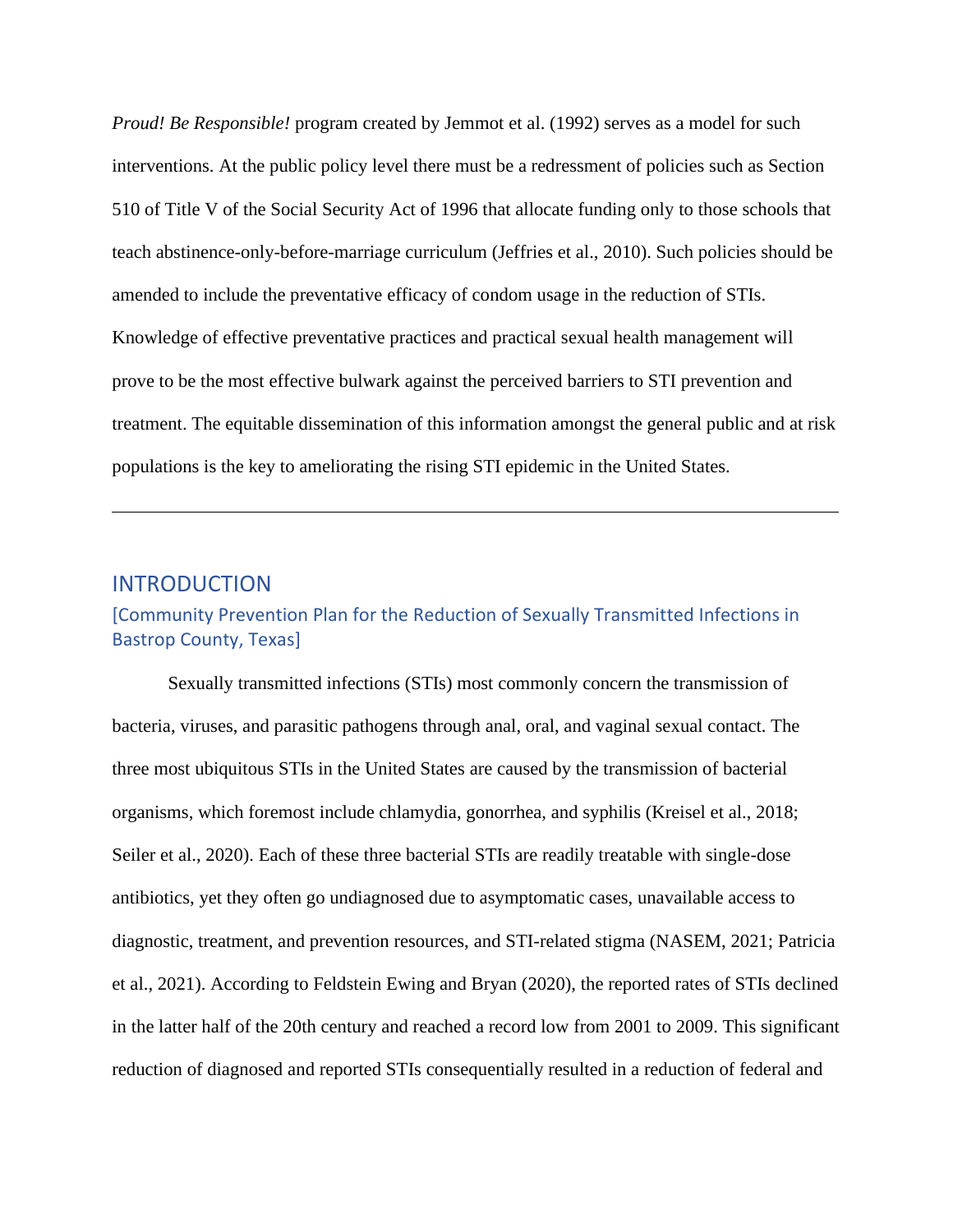state funding of STI behavioral prevention programs (CDC, 2018). This reduced funding in response to reduced STI incidence set the stage for a potential STI epidemic across the United States. This epidemic appears to have arrived in the surveilled years ranging from 2014 to 2018, where all three of the aforementioned primary bacterial STIs saw a significant increase in incidence, with a 19% increase in chlamydia cases, a 63% increase in gonorrhea cases, and a 71% increase in primary and secondary stage syphilis cases (CDC, 2018). In response to this epidemic, communities across the United States will likely benefit from behavioral focused preventions that increase awareness of the current STI epidemic and promote safe-sex practices that can be used to avoid STI transmission. My community of Bastrop County, in the state of Texas, is one such community that could benefit from an educational, targeted, STI prevention plan.

### <span id="page-6-0"></span>PART 1: SCOPE AND CONSEQUENCES

### [Community Prevention Plan for the Reduction of Sexually Transmitted Infections in Bastrop County, Texas]

The national rise of STI prevalence and incidence has disproportionately affected rural communities that lack available access to diagnostic, treatment, and prevention resources. The state of Texas' Bastrop County is just one such community prone to such sensitive national increases in STI transmission. In 2007, Bastrop County cases of chlamydia were reported at 234 cases per 100,000 people, much fewer than the national and state reported cases, at that time (CHR&R, 2018). This record low level of cases for Bastrop County, reflects the national low STI prevalence as described by Feldstein Erwing and Bryan (2020). By 2018, however, the reported cases of chlamydia in Bastrop County more than quadrupled, with a reported 973.3 cases per 100,000 people (CHR&R, 2018). In comparison, Texas' reported cases in 2007 were 365 per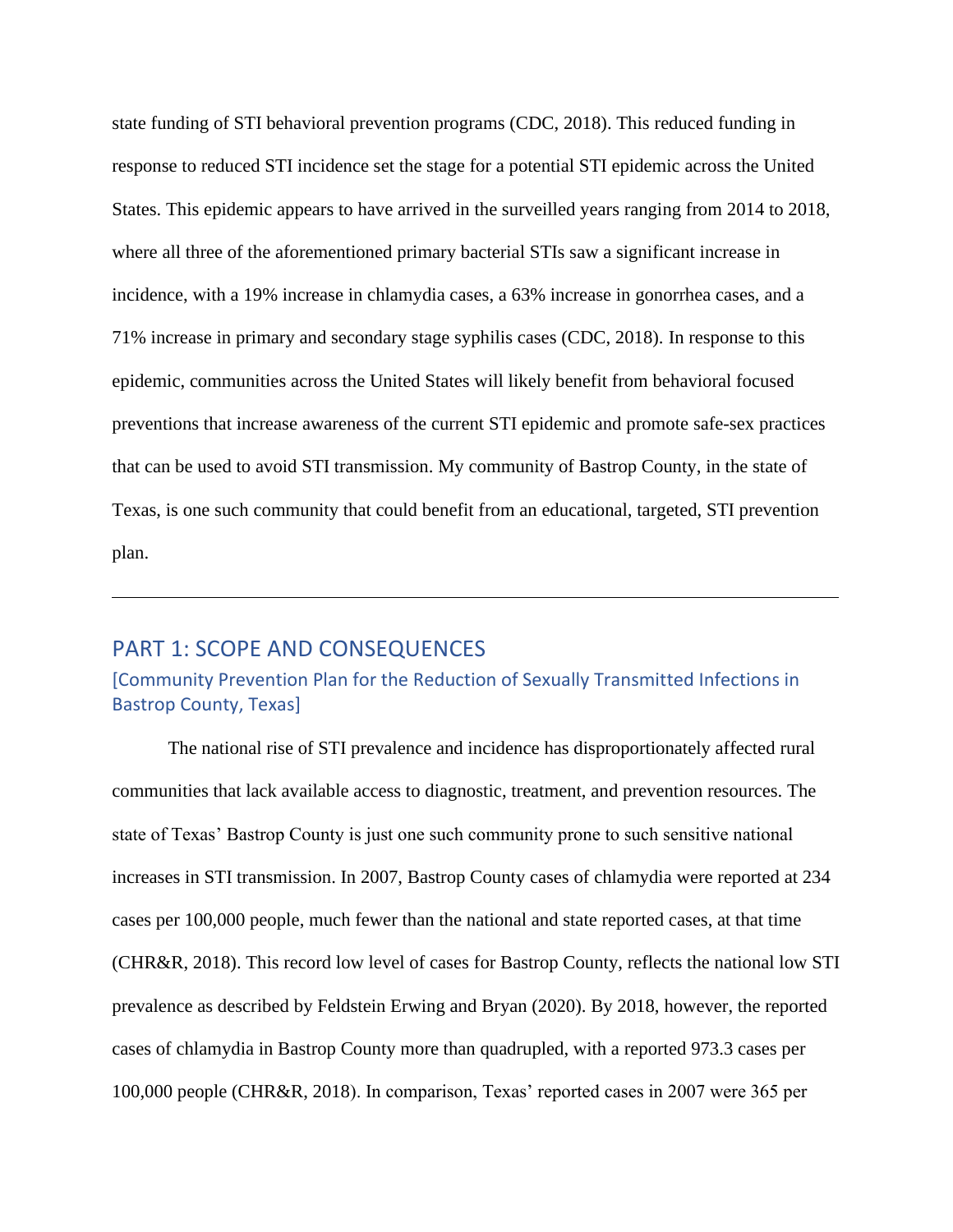100,000 people, which increased to 518 per 100,000 people in 2018 (CHR&R, 2018). Likewise, the national increase in chlamydia cases was less significant than that of Bastrop County, with 370 cases per 100,000 people in 2007 and 540 cases per 100,000 in 2018 (CHR&R, 2018). This marked increase in the prevalence of chlamydia across the United States, significantly so in Bastrop County, represents an increased need for access to diagnostic, treatment, and prevention resources.

The allocation of available resources dedicated to prevention of STIs will serve as a potentially useful and effective intervention for reducing the community burden of STI cases. Prevention will be most effective in Bastrop if it can promote sex-positivity instead of promoting the STI related stigma that drives individuals away from seeking treatment and preventative aid from healthcare professionals. The stigma associated with STIs and sex in our predominantly rural community results in the creation of a growing invisible population afflicted with completely curable diseases. The subsequent promulgation of these STIs places a significant burden on the mental health and physical health of those infected. An individual's internalized cultural values associated with sex can result in a cycle of anxiety and depression associated with their infection, and how others, including healthcare professionals, might judge them. Furthermore, if these STIs are left untreated, they can result in serious bodily harm, affecting not only physical health, but one's ability to financially provide for themselves and their dependents. My goal is to increase community awareness of STI transmission, increase community STI knowledge, and to identify a plan to reduce STI transmission through the use of prophylactic measures.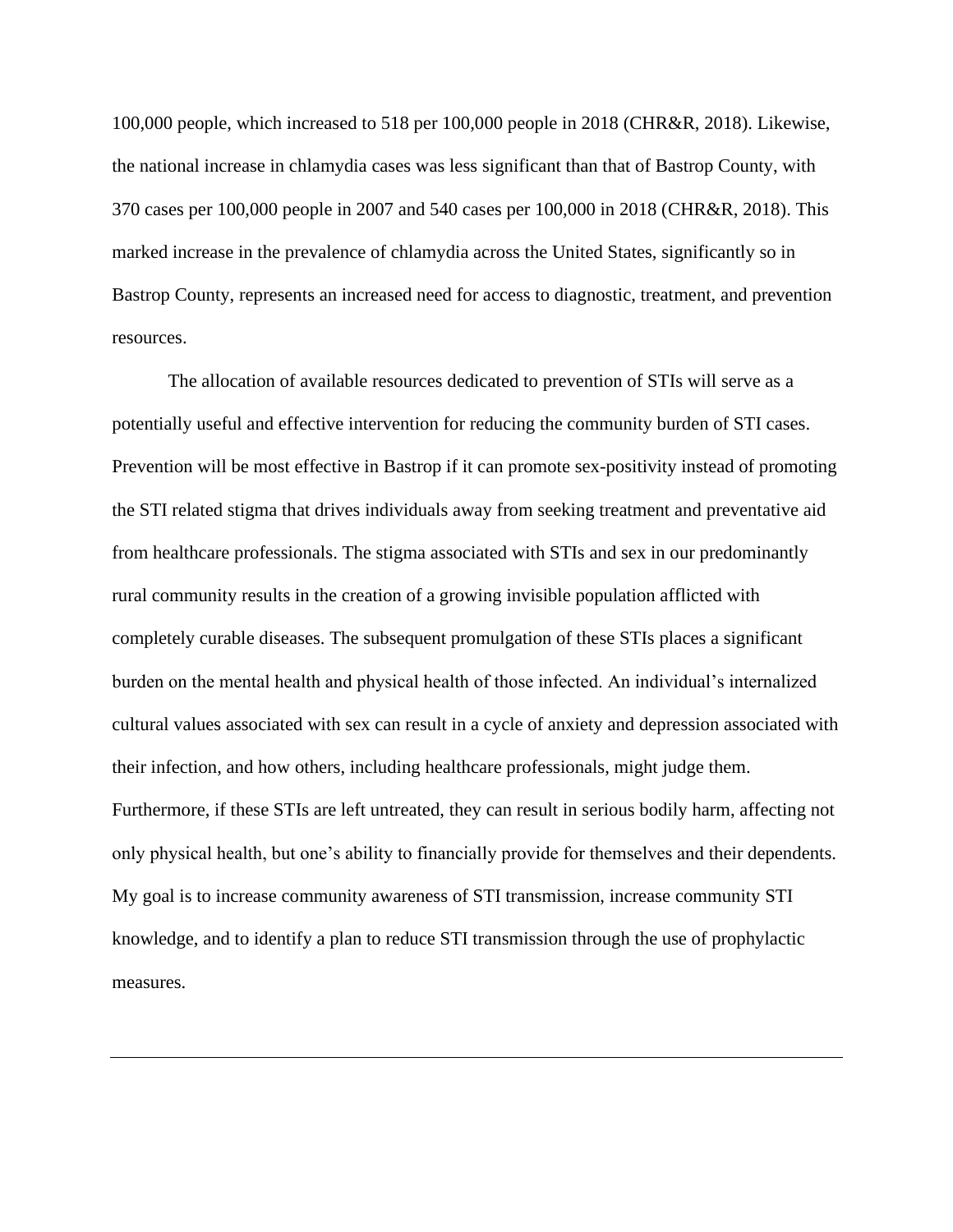### <span id="page-8-0"></span>PART 2: SOCIAL-ECOLOGICAL MODEL

### [Community Prevention Plan for the Reduction of Sexually Transmitted Infections in Bastrop County, Texas]

The social-ecological model proposed by the CDC (n.d.) serves as an integral method for conceptualizing a prevention plan for STIs through analysis of both risk and protective factors at the individual level, the relationship level, the community level, and the societal level. The risk and protective factors delineated at each of these four levels indicates those factors that either increase risk of acquiring an STI or reduce the risk of acquiring an STI.

### **Individual**

This level of the social-ecological model, as it pertains to STIs, includes personal and biological risk factors that increase the likelihood of acquiring an infection through sexual activity, and personal protective factors that reduce the likelihood of acquiring an infection through sexual activity (CDC, n.d.).

### **Risk Factors**

Individual risk factors that may increase the likelihood of acquiring an STI include drug and alcohol abuse, loss of fertility, avoidance of condom use, low self-esteem, and mental health distress. Drug and alcohol abuse are a common risk factor that increase an individual's likelihood for contracting STIs. The abuse of drugs and alcohol typically signals other comorbid factors at higher levels in the social-ecological model that may increase STI risk, such as social deprivation, poor access to healthcare, and sexual activity with multiple partners (Murali & Jayaraman, 2018). While often a symptom of other related risk factors, drug and alcohol abuse can affect cognition, decision making, emotional control, and libido. The use of alcohol, crackcocaine, and methamphetamine are specifically associated with decreased inhibitions, increased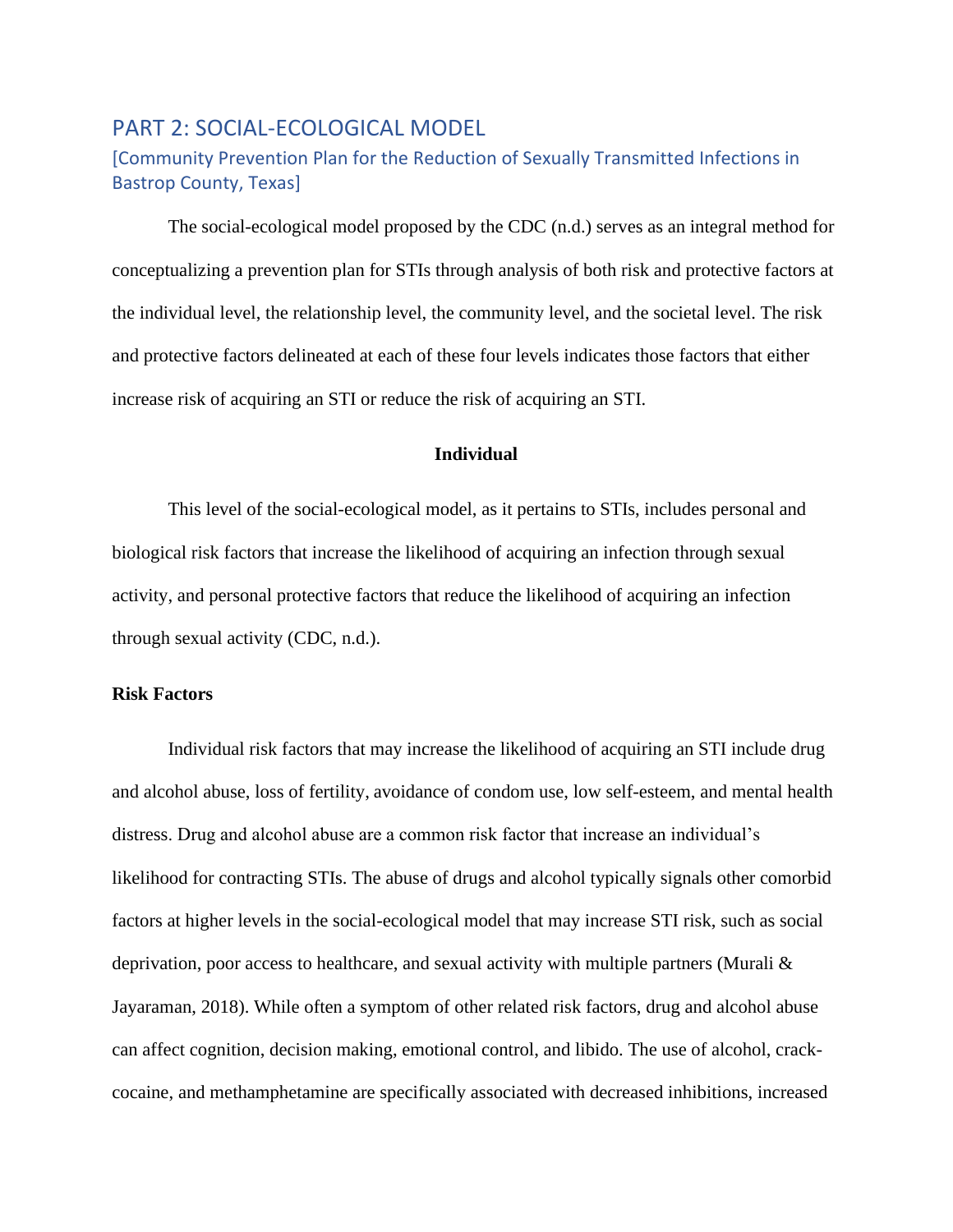libido, and elevated mood or euphoria, all of which increase one's proclivity for sexual activity at the cost of active risk assessment (Murali & Jayaraman, 2018). The loss of fertility in both men and women, due to such factors as menopause and sterilization, also results in a reduction of safe-sex practices (Lewis et al., 2020). This reduction in potential risk of pregnancy, associated with the loss of fertility, results in a perceived safety associated with sexual activity. This perceived safety leads to a decreased use of protective implements such as condoms that may otherwise aid in preventing the transmission of sexually acquired infections (Lewis et al., 2020). The use of oral contraceptives and intrauterine devices (IUDs) may also result in a similar increased perception of safety that predisposes individuals to engage in unprotected sex thereby increasing the risk of acquiring STIs. Furthermore, negative perceptions towards condoms present as another barrier towards STI prevention. Negative perceptions such as the belief that condoms reduce sexual pleasure, or that condoms are only for young people, promote the misuse or avoidance of condom usage (DiClemente et al., 2005; Lewis et al., 2020). Individuals that have low self-esteem and mental health distress also present at a higher risk for engaging in STIrelated behavior (DiClemente et al., 2005).

#### **Protective Factors**

Individual protective factors that may reduce the likelihood of contracting an STI include abstinence, interaction with healthcare services, and condom/dental dam use. Abstinence is perhaps the only certifiable method of protecting against the risk of contracting and transmitting STIs. Both the CDC (2018) and the Mayo Clinic (2019) advocate for abstinence as a method for protecting oneself from STIs. Perception of healthcare services and active interaction with these services may also protect an individual from STIs. Active screening for STIs and adherence to educational practices advised by healthcare professionals decreases the likelihood of transmitting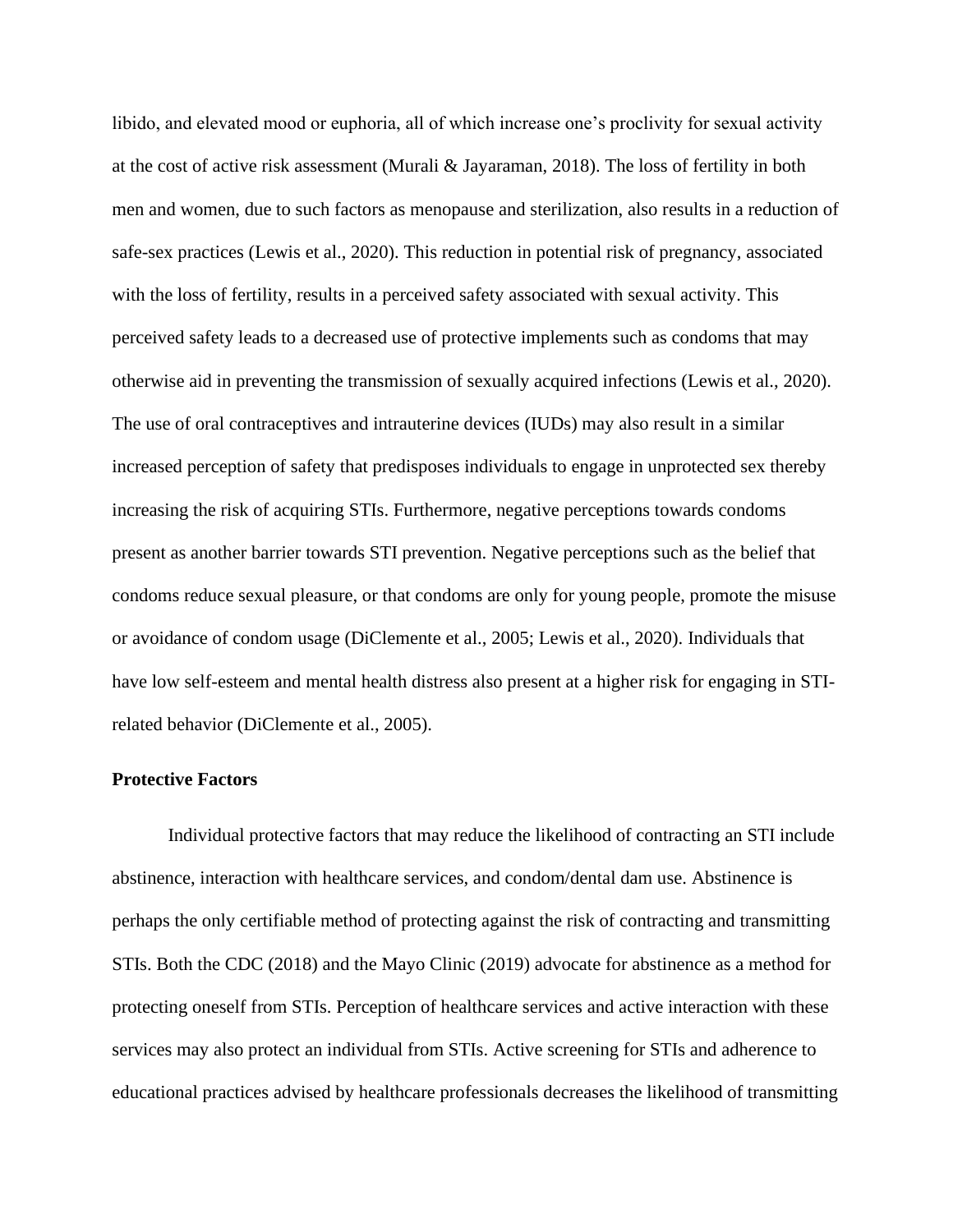or acquiring STIs. Prophylactic vaccinations through healthcare services are also effective at preventing against certain types of STIs, such as HPV (Mayo Clinic, 2019). Beyond abstinence, the correct utilization of preventative items such as condoms and dental dams, are the most effective methods for protecting oneself from acquiring or transmitting most STIs. These Items are effective at preventing bacterial STIs but are ineffective at preventing the transmission of some viral STIs, such as HPV and herpes (Mayo Clinic, 2019). Individuals that feel confident in using condoms, confident in negotiating condom use with partners, and comfortable in discussing past sexual history with partners tend to present with lower rates of STIs (DiClemente et al., 2005). Knowledge of preventative measures is therefore not enough to confer protection from STI risk, alone. Individual perception and confidence associated with condom use play an impactful role in the effective prevention of STIs.

#### **Relationships**

This level of the social-ecological model pertains to the close relationships in an individual's life that may affect their interaction with STIs (CDC, n.d.). Relationships with friends, family and intimate partners may either increase the risk of acquiring an STI or act as preventative measures that reduce the risk of acquiring an STI.

### **Risk Factors**

Relationship associated risk factors may include sexual activity with multiple partners, perception of a partner's sexual history, and social isolation. Perhaps the greatest risk factor associated with relationships, concerns sexual contact with multiple concurrent partners. Polyamorous relationships or those that emphasize casual sex, may increase one's exposure to STIs through the increased number of sexual contact with others (Murali & Jayaraman, 2018).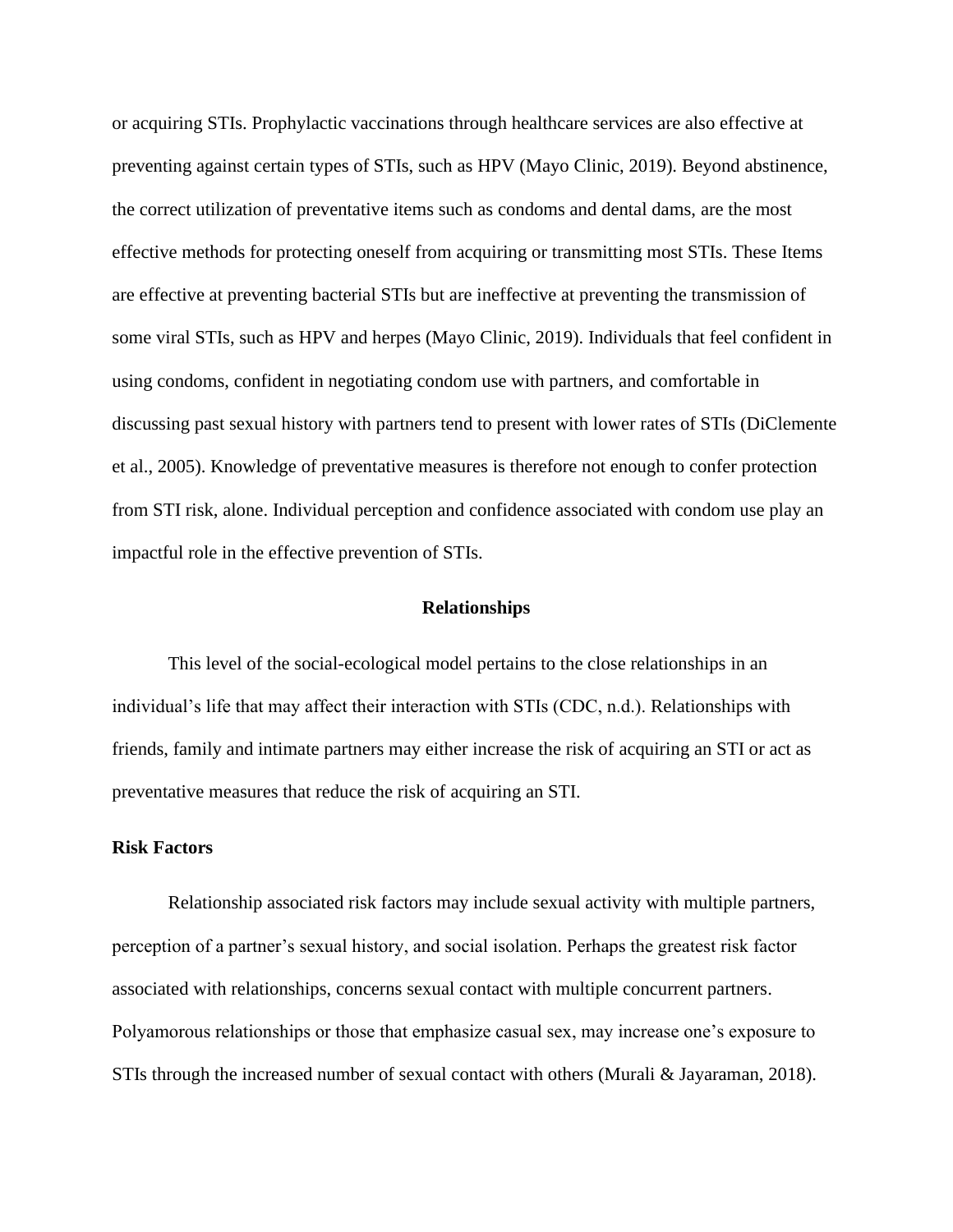The CDC (2018) recommends that individuals reduce their active number of sexual partners, to subsequently reduce the risk of acquiring STIs. An individual's perception of their partners sexual history may also lead to an increased risk for STIs. Individuals who view themselves as being at a low risk for STIs typically also view their partners as low risk (Lewis et al., 2020). This perception of safety neglects the sexual history of new and long-term partners alike. The avoidance of testing or inquiry into a partner's sexual activity naturally predisposes people to an increased risk for STIs. Social isolation presents as another factor that increases risk for STIs. Isolation from friends and family can weaken an individual's resiliency through reduced social support and interaction with others. This type of isolation can predispose people to emotionally vulnerable states that lead to an increase in partner turnover, money-for-sex relationships, and casual sex acquaintances, all of which contribute to STI risk (Lewis et al., 2020).

#### **Protective Factors**

Relationship factors that protect against STIs may include mutual monogamy, commitment to mutual testing, adequate social stimulation, and the belief that contraception is a mutual responsibility. The CDC (2018) recommends both mutual monogamy and mutual testing as preventative measures that reduce the risk for contracting STIs. Mutual monogamy refers to the agreement between two partners to remain monogamous with each other in their sexual activity. Monogamy negates the STI risk associated with multiple partners, as an individual in a monogamous relationship need only concern themselves with the sexual health of one individual other than themselves. The commitment to mutual testing before engaging in sexual activity with a new partner also reduces the risk of contracting an STI. Many individuals with STIs may present with no symptoms, therefore it is essential to commit to testing for both oneself and any potential partners, to confirm sexual wellness before initiating sexual contact for the first time.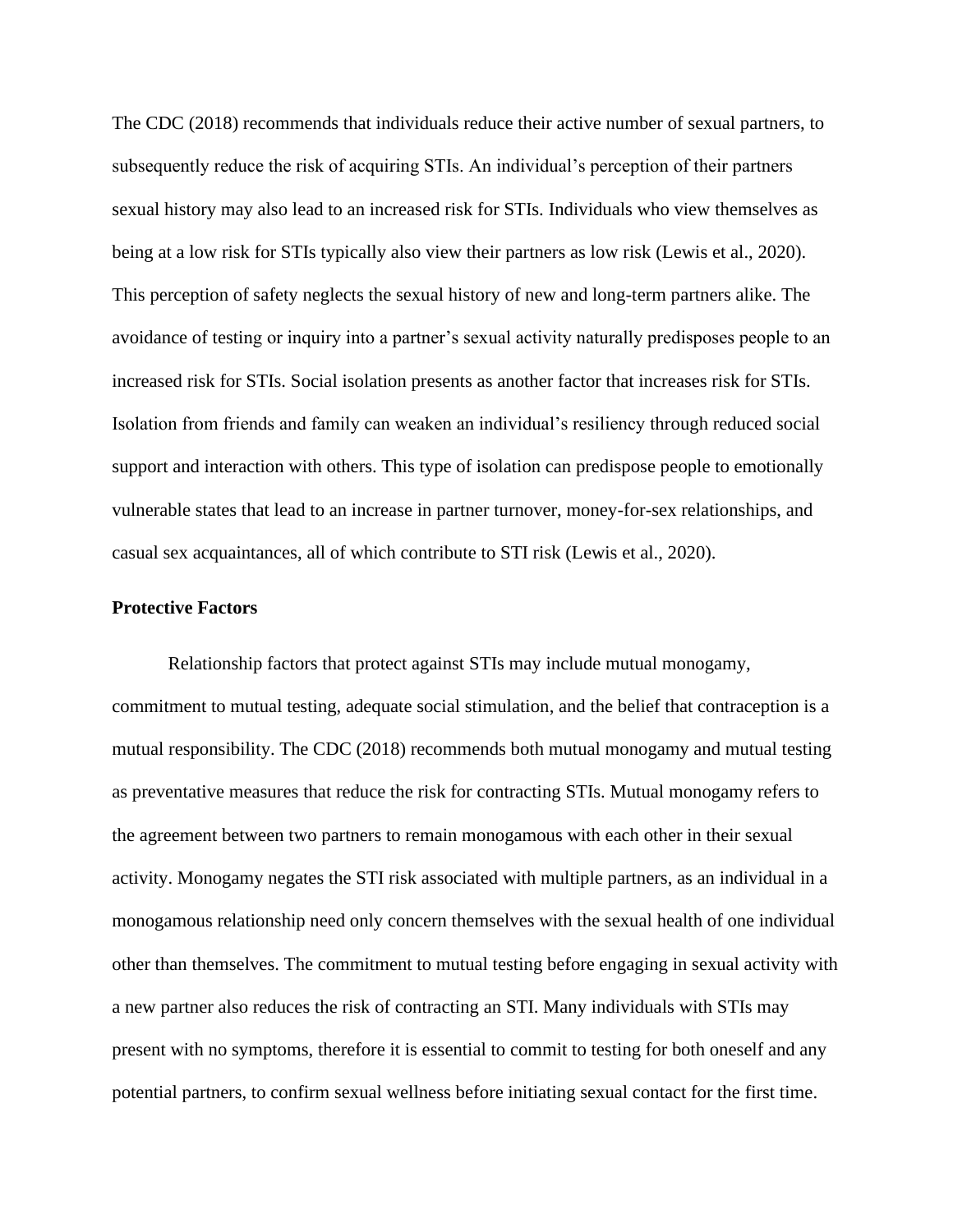Regular testing may serve as a protective factor for those individuals with multiple concurrent sexual partners. As Lewis et al. (2020) indicates, social support serves as an integral factor in influencing one's sexual risk-taking behavior. The maintenance of healthy social relationships with friends, family, and peers that provide social stimulation and emotional support, may reduce the sexual risk-taking behavior associated with isolation. Other relationship protective factors include openness and willingness to talk about sexual history, condom use, and mutual responsibility for contraception (DiClemente et al., 2005).

#### **Community**

This level of the social-ecological model pertains to the settings in which social relationships occur and how those settings either predispose an individual to an increased risk of acquiring STIs, or how they aid in preventing the spread of STIs. The social settings that comprise this level include areas such as schools, workplaces, and neighborhoods (CDC, n.d.).

### **Risk Factors**

Risk factors associated with this level may include inadequate access to sexual health services and sexual education programs that focus solely on abstinence. Sexual health services such as STI clinics and family planning programs both aid in reducing the transmission of STIs (Shlay et al., 2013). Rural communities and areas of socioeconomic disparity may have reduced access to these clinics. Those few clinics that may be accessible to these populations are likely to be overcrowded, understaffed, and lack the medical capability to address the STI burden of particularly high-prevalence communities. This barrier to healthcare access, in turn, increases the likelihood of STI transmission, especially in the case of asymptomatic individuals who may not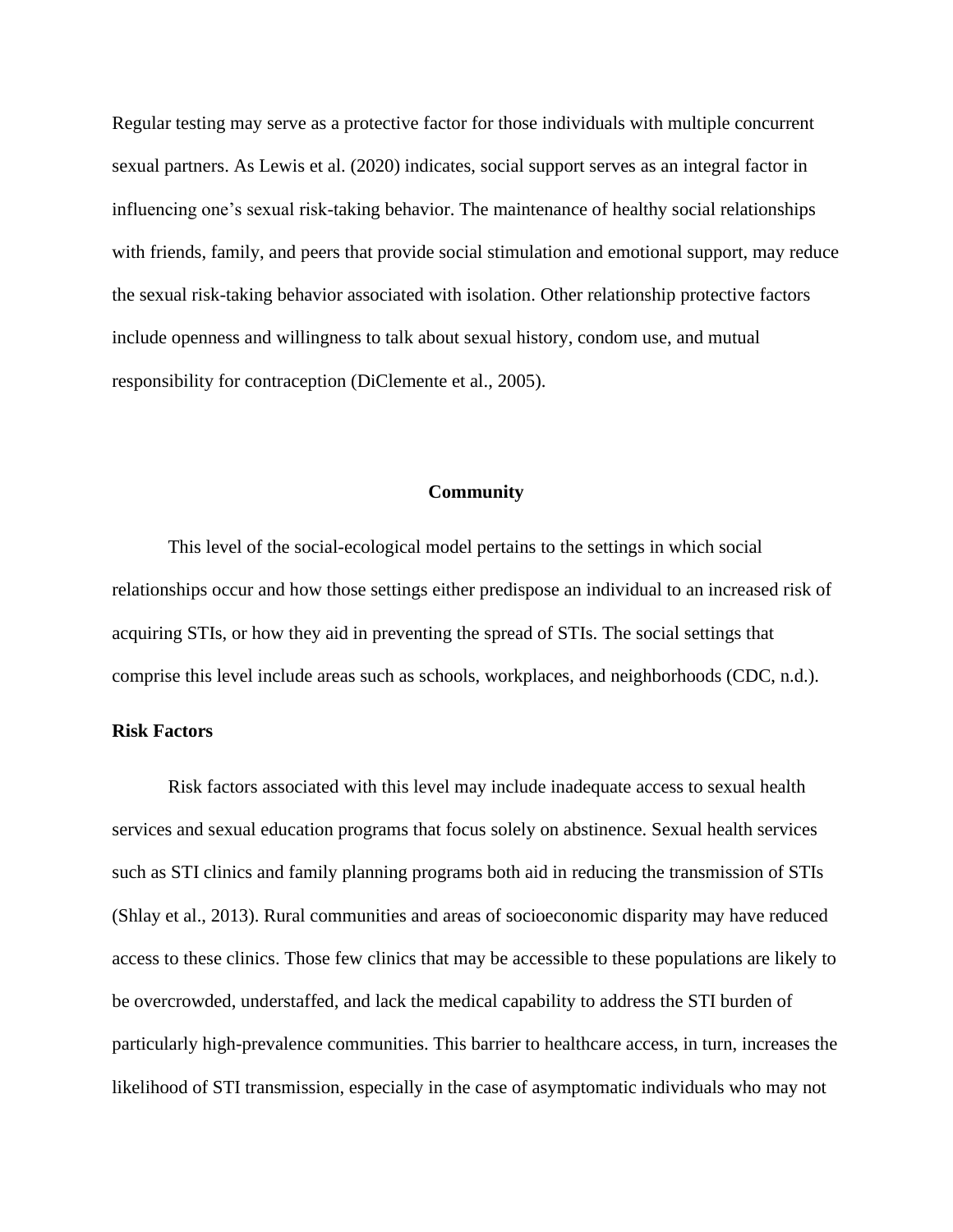know they are infected. On the other hand, some sexual educational programs may also increase a community's STI burden. Community sexual education programs that focus solely on abstinence present as an STI risk factor, as they supply people with little knowledge of sexual health, STIs, and preventative measures (Seiler-Ramadas et al, 2021).

### **Protective Factors**

Protective factors associated with this level may include the integration of family planning services with STI clinics and the implementation of comprehensive sex education programs. The integration of family planning services with STI clinics may be effective in reducing the STI burden of a community by offering combined services that are cost-effective and tailored to the needs of at-risk individuals (Shlay et al., 2013). In coordination with STI testing and treatment, family planning services also provides individuals at-risk with preconception counseling, contraceptive counseling, and pregnancy prevention counseling (Shlay et al., 2013). The addition of family planning services to standard STI clinics may serve as a sexual wellness educational bulwark against the transmission of STIs. Outside of the clinic, community driven sexual educational programs that focus on STI knowledge, healthy relationships, and communication may serve to reduce community STI transmission (Seiler-Ramadas et al., 2021).

#### **Societal**

This level of the social-ecological model concerns those broad factors that influence the spread of STIs in a society (CDC, n.d.). These broad factors may include government policies as they relate to healthcare, economic, educational, and social conditions, along with the predominant cultural norms of a society.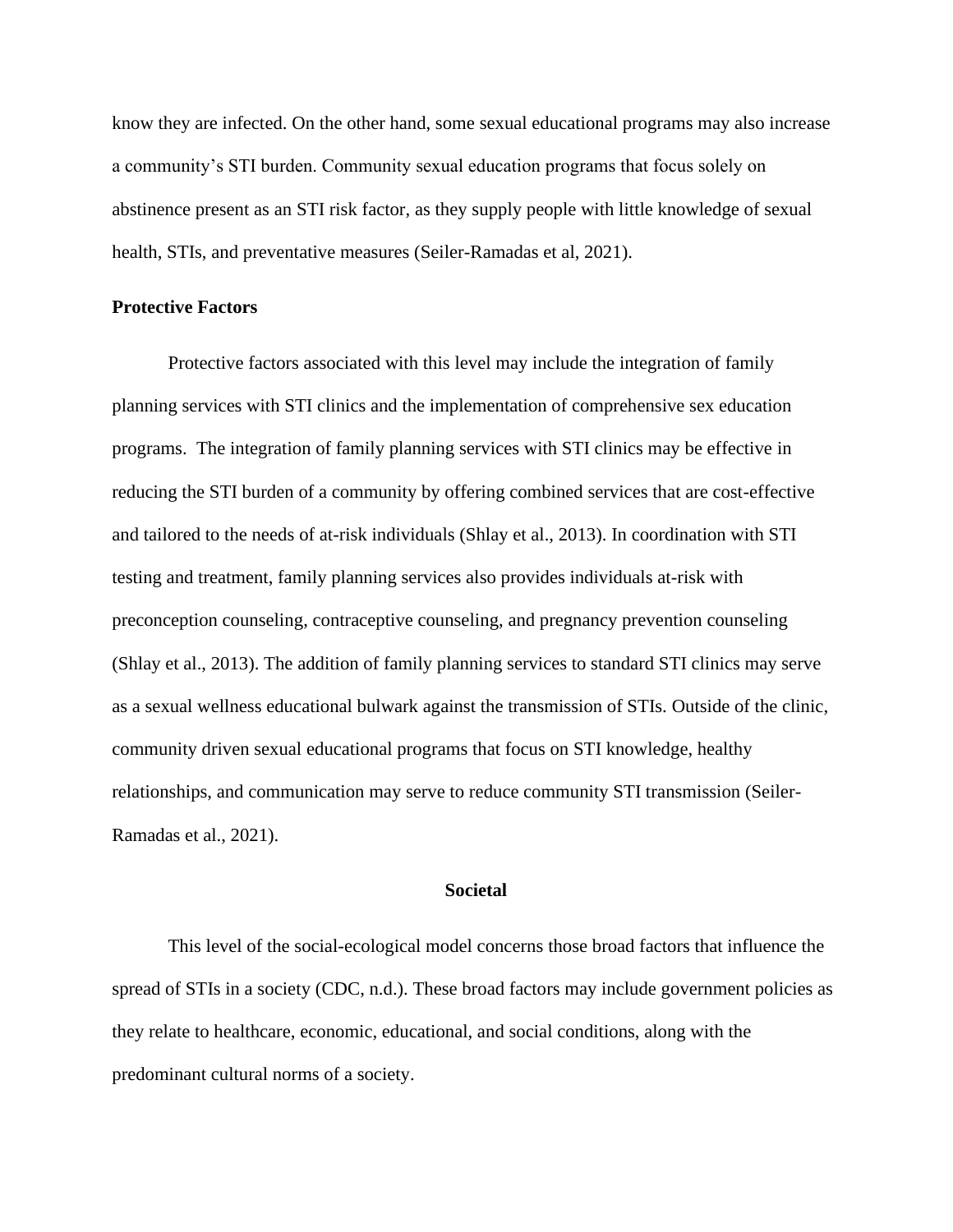### **Risk Factors**

A primary risk factor associated with this level pertains to the social stigma associated with STIs, the cultural perception of sex, and media and entertainment exposure unprotected intercourse. According to Garcia et al. (2021), modern medicine's ability to effectively treat STIs is outweighed by the deeply ingrained social stigma against STIs. This stigma against STIs avoidance of healthcare treatment and sexual health communication avoidance between partners, both of which lead to an increase STI transmission. The cultural perception of STIs and casual sex in the United States deters afflicted people from actively maintaining their sexual health, due to fear of discrimination, marginalization, and hostility from healthcare professionals (Garcia et al., 2021). Media and entertainment presentation of STI and STI prevention also plays a significant role in predisposing individuals towards STI risk. Scenes in music videos, movies, and pornography that depict unprotected intercourse model risky behaviors while promoting the perception that protective measures are unnecessary or undesirable (DiClemente et al., 2005). Exposure to this kind of media and entertainment may unconsciously promote risk-taking behavior in adults and implicitly encourage adolescents to disregard protective measures.

#### **Protective Factors**

A primary protective factor at this level includes the implementation of federal and state policies that promote family planning and STI health related services. These services present as the primary institutional bulwark against the spread of STIs. They aid in identifying and treating symptomatic cases, while also providing educational services to those population that are at-risk. Increased availability of these services across the nation will likely aid in reducing the nationwide STI burden. The Affordable Care Act (ACA) represents a federal policy-level protective factor, against the spread of STIs. The ACA acts as a protective factor, as it has increased access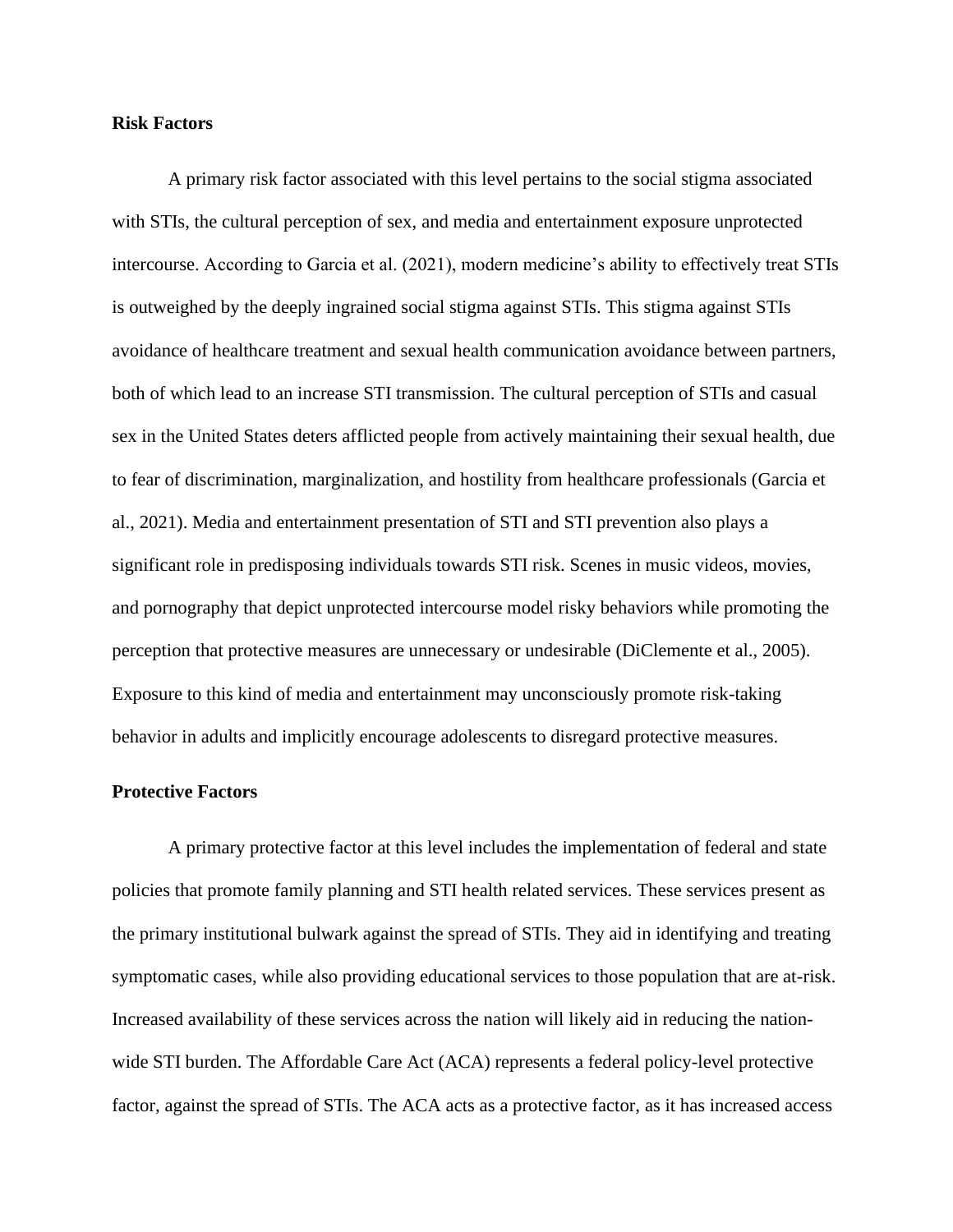to healthcare services and family planning services for those with Medicaid coverage (Montgomery et al., 2017).

### <span id="page-15-0"></span>PART 3: THEORIES OF PREVENTION

[Community Prevention Plan for the Reduction of Sexually Transmitted Infections in Bastrop County, Texas]

Theories of prevention provide different frameworks for understanding how people make health related decisions and identifying intrinsic and extrinsic factors that affect behavior, attitude, and perception of health conditions. The social-ecological theory represents one such framework for identifying factors that affect the probability of acquiring a disease and classifying how those factors operate at the individual, relational, and communal levels. The factors that protect people from disease and the factors that increase the risk of disease, at each level of the social-ecological model, provide areas of concentration where further theories of prevention may be utilized to explain health decisions. The interconnectedness of each level of the social-ecological theory ensures that the interventions applied at one level reciprocally affect the other levels of the model. The salience of the impact of these interventions across levels may differ in effectiveness based on the theoretical model used and the health task in question. Matching the correct theory to the health task at hand is therefore essential in implementing an effective prevention plan.

### **The Health Belief Model**

The Health Belief Model (HBM) presents as an effective theory for identifying and understanding the factors that impact individual probability of acquiring and spreading sexually transmitted infections. This model focuses specifically on the individual level of the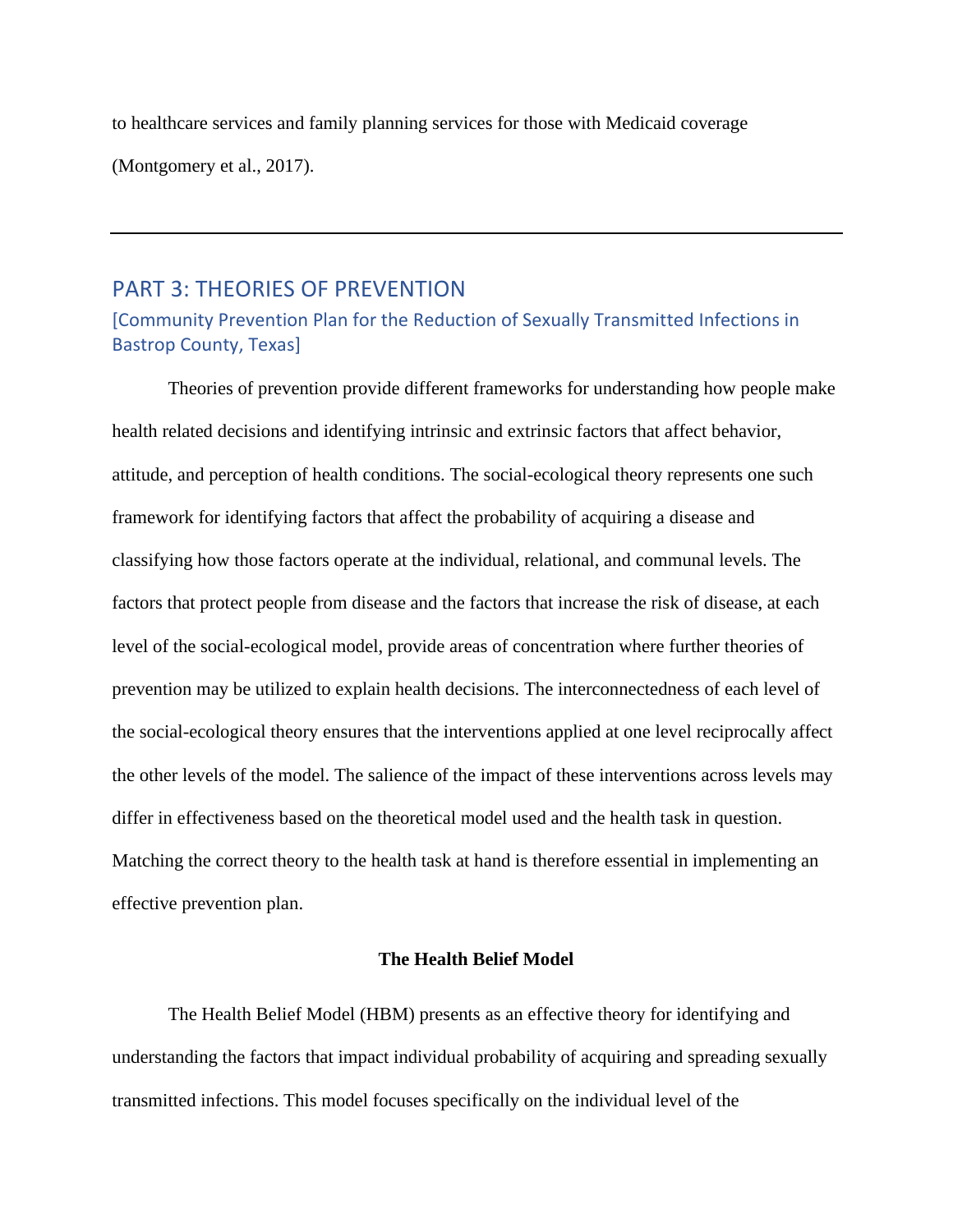socioecological perspective of health and posits that health is influenced by an individual's beliefs associated with the health task at hand. The HBM outlines six constructs that influence people's beliefs and their health decision making process. These constructs include perceived susceptibility to the condition, perceived severity of the condition, perceived benefits in taking action to avoid the condition, perceived barriers towards acting, factors that prompt action, and self-efficacy to maintain action (NCI, 2005). By breaking down an individual's health decision making process into these six categories, the HBM provides an effective method of conceptualizing the risk and protective factors that may lead to the transmission of sexually acquired infections.

The HBM suggests that people will engage in the prevention of STIs if they believe they are at an undesirable degree of risk for acquiring an STI that is severe enough to warrant medical intervention, and if the perceived benefits of prevention are greater than the perceived financial, individual, and social costs of taking prevention. The beliefs and perceptions of people, therefore, play an important role in health promotion and prevention of STIs. The perceptions of individuals towards STIs, their susceptibility, their severity, and the benefits of preventing them, impact behavior associated with condom use and STI testing (Huang et al., 2020; Neuberger & Pabian, 2019). Both condom usage and STI testing are primary prophylactic methods for preventing the spread of STIs (CDC, 2018). Focusing on these aspects through the conceptual lens of the HBM will aid in better understanding factors that motivate action towards prevention and avoidance of preventative actions.

A study conducted by Huang et al. (2020), utilized the HBM to classify the psychological factors that promote or prevent the use of condoms among Chinese men-who-have-sex-with-men (MSM). This study outlined the perceived threats of STIs, perceived benefits of condom use,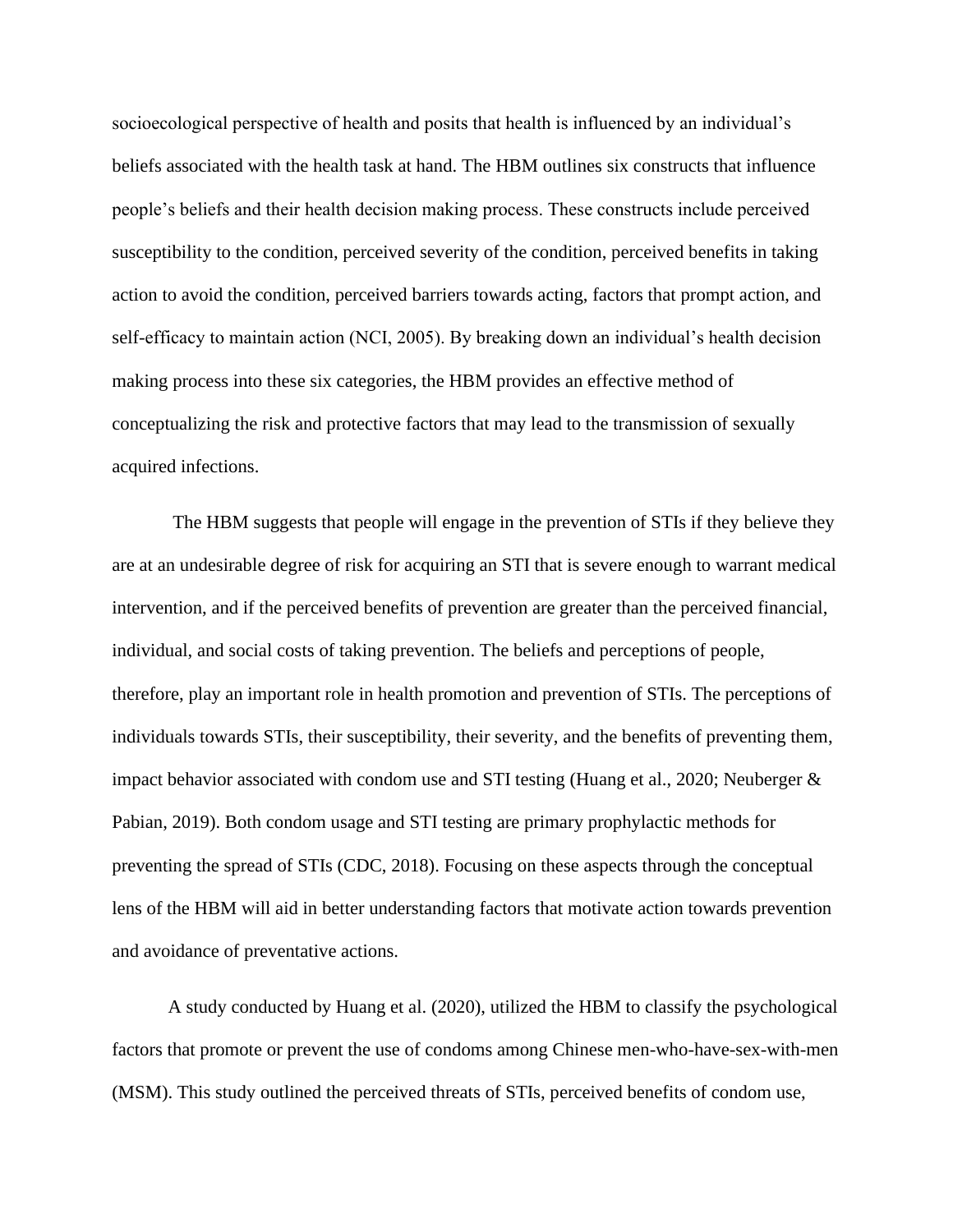perceived barriers toward condom use, self-efficacy towards condom use, and cues to action from a surveyed population of 313 men who had anal sex with regular partners and 429 men who had anal sex with non-regular partners. Of this population, 57.8% of men who had anal sex with a regular partner, and 73.4% of men who had anal sex with a non-regular partner, acknowledged the risk of developing AIDS from HIV, if they engaged in condomless sex within the next six months (Huang et al., 2020). Perceived benefits of condom use, agreed upon by greater than 50% of the surveyed population, include the belief that condoms reduce risk of infection by HIV and other STIs, and the belief that condom use would make them feel at ease and reduce regret (Huang et al., 2020). Less than 40% of both groups agreed with the barriers to condom use, such as the belief that condoms would reduce sexual pleasure, or that condom use would damage their intimate relationship (Huang et al., 2020). Greater than 60% of both groups identified that they were confident in their self-efficacy to use condoms consistently during anal sex, confident in persuading partners to use condoms, and that they were confident in refusing to have condomless intercourse (Huang et al., 2020). Furthermore, greater than 80% of both groups believed that their prompt to action came from people around them that remind them to use condoms, and that condoms are not just for contraception, but also protection (Huang et al., 2020).

A study conducted by Neuberger and Pabian (2019) produced a similar survey centered on the motivations for STI testing in a college-age population at the University of North Florida. This study applied the HBM to categorize the underlying beliefs that affect completion of STI testing. They surveyed 389 individuals ranging in age from 18-44, split into those who presented to STI testing  $(n=124)$  and those who did not present to STI testing  $(n=265)$ . In this study, Neuberger and Pabian (2019) found that those who presented to STI testing had more positive attitudes towards testing than non-presenters, that those who had previous STI tests were more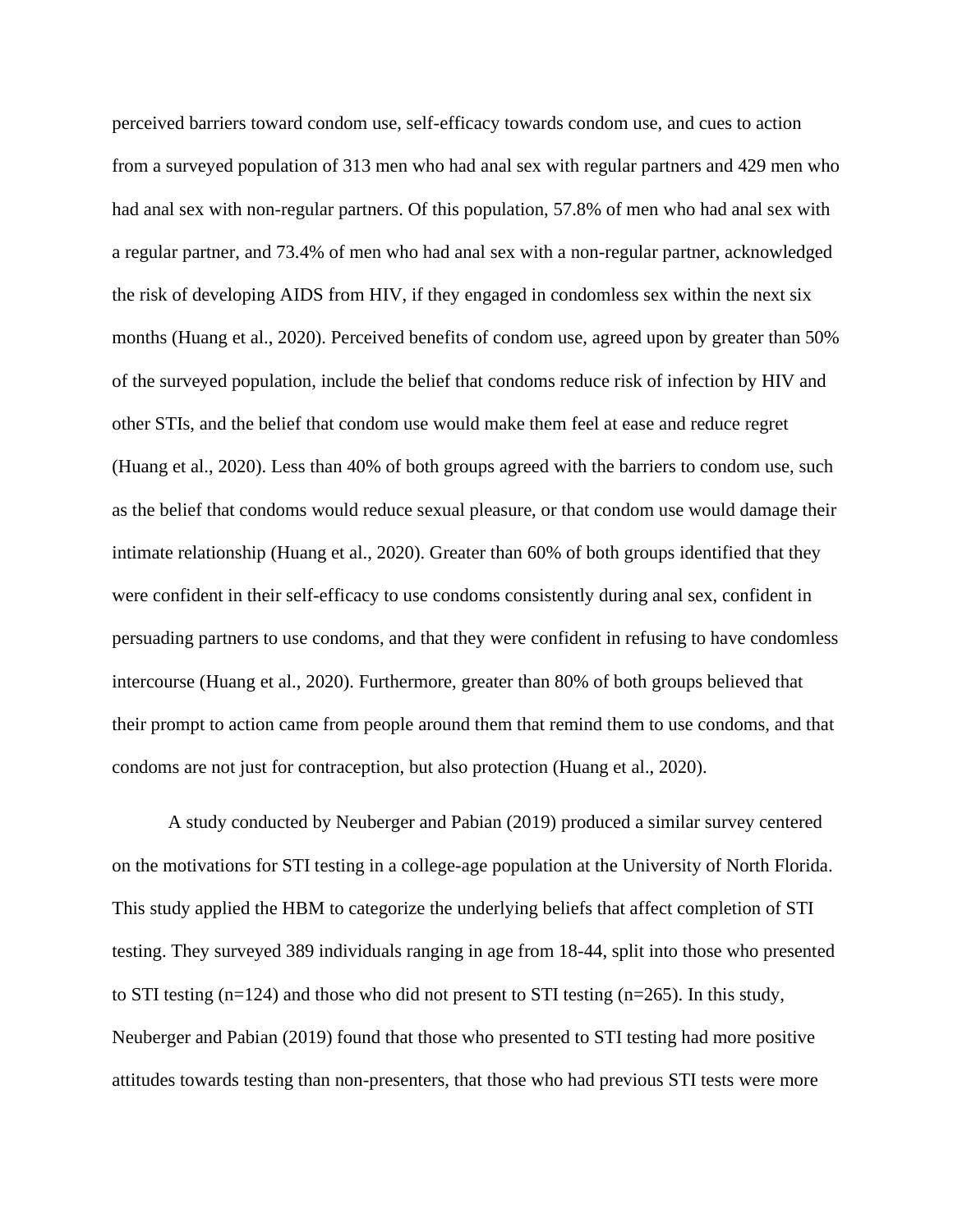likely to engage in testing in the future, and that people generally presented to testing because they regularly received checkups, believed testing was a good idea, or had recently engaged in risky sexual activity. The common barriers towards testing in this population were found to be cost concerns, scheduling, transportation issues, and the potentiality of parents finding out (Neuberger and Pabian, 2019).

The studies conducted by Huang et al. (2020) and Neuberger and Pabian (2019) address common health beliefs associated with condom use and STI testing, respectively, in two highly specific populations. The populations in each case may not directly reflect the broad demographics of my community, yet the health beliefs identified in both may prove as effective targets in the construction of a tailored prevention program. The barriers presented from both cases for avoiding preventative measures represent common areas of concern that can be targeted by evidence-based programs focused on psychoeducation and behavioral health counseling interventions. Likewise, factors that promote engagement in preventative measures represent areas of positive reinforcement for targeted evidenced-based programs.

### **Evidence Based Program**

Evidence based programs are programs that have demonstrated, through peer-reviewed clinical trials, to be effective in their specific function and purpose. The behavioral health program *Be Proud! Be Responsible!* is an applicable evidence-based tool for providing educational knowledge of STIs, knowledge of preventative techniques, and for reducing riskassociated behaviors (Jemmot et al., 1992). This interventional program has a wide demographic application and can be used in community settings, outpatient clinics, and schools. The original *Be Proud! Be Responsible!* study sample primarily included heterosexual, black, male, adolescents in Philadelphia, Pennsylvania. Application of *Be Proud! Be Responsible!* in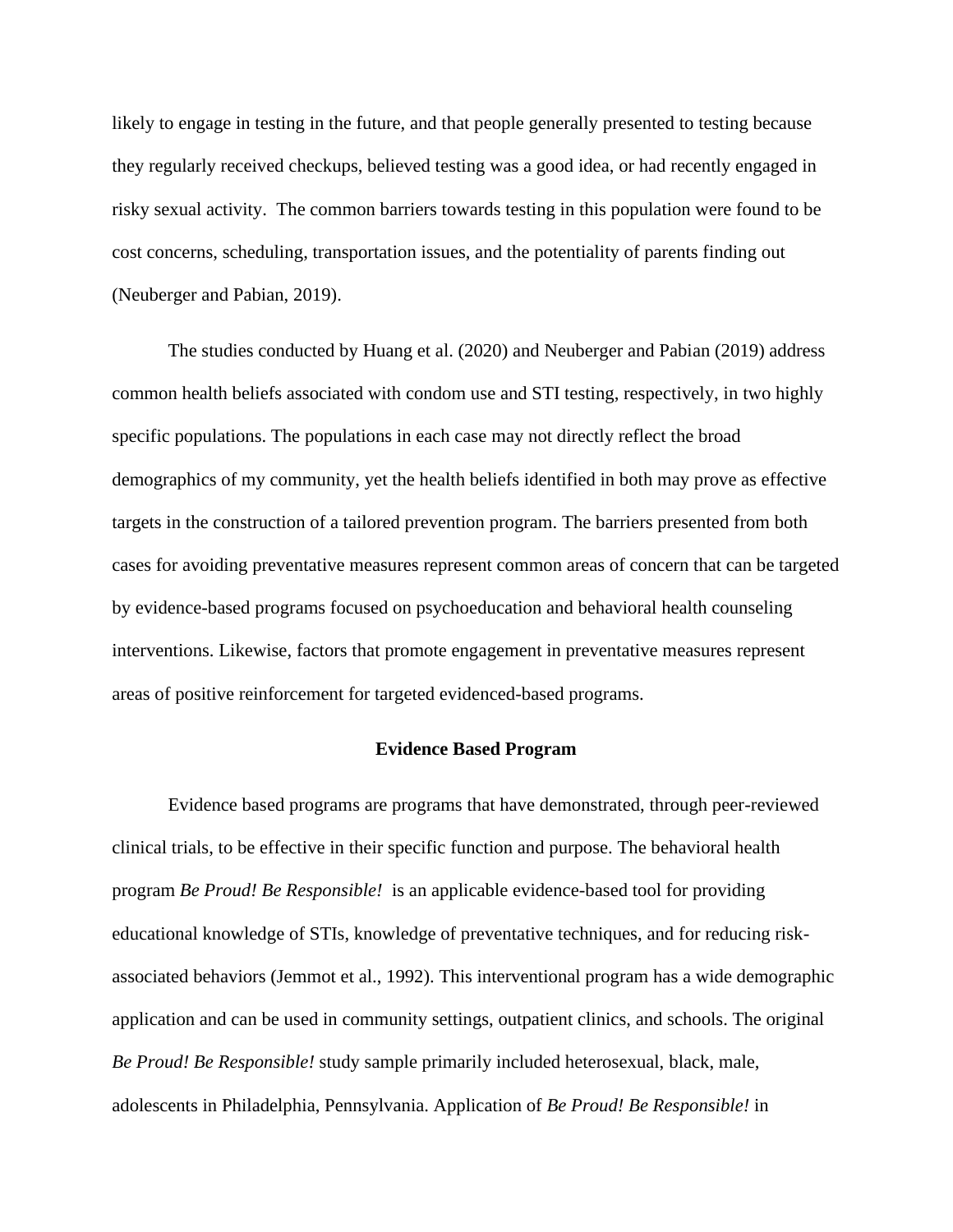Philadelphia resulted in a significant reduction in risky sex, number of sex partners, unprotected sex, anal sex, and increased condom use, with a 3% attrition rate at three months (Jemmot et al., 1992).

With the success of this program in mind, I believe that it can be molded to suit the needs of my community, and effectively aid in preventing STI transmission. This program has proven specifically useful for decreasing those behavioral factors that present as barriers to action by engaging participants with knowledge concerning the risk and severity of infection with HIV and other STIs. This program therefore fits well within the HBM conceptualization of STI prevention, with its focus on increasing preventative behaviors at the intrapersonal and interpersonal levels. In my community, this program could be utilized on a rotating basis in schools, clinics, and other community settings. Community leaders would be educated in the supportive program evidence and program function. They would also be taught and how to facilitate each of the six 50-minute modules of the program, using exercises, games, group discussions, lectures, practice, and role-play, as outlined by Jemmot et al. (1996).

## <span id="page-19-0"></span>PART 4: DIVERSITY AND ETHICAL CONSIDERATIONS

### [Community Prevention Plan for the Reduction of Sexually Transmitted Infections in Bastrop County, Texas]

The Health Belief Model (HBM) is a useful application for understanding those intrinsic factors that people utilize in their interaction with healthcare decisions which either confer risk to disease or confer protection from disease. The HBM is naturally useful in identifying how people interact with healthcare decisions, in this case, interaction with the prevention of STIs through condom use and STI testing. Beliefs and perceptions about disease are motivated by cognitions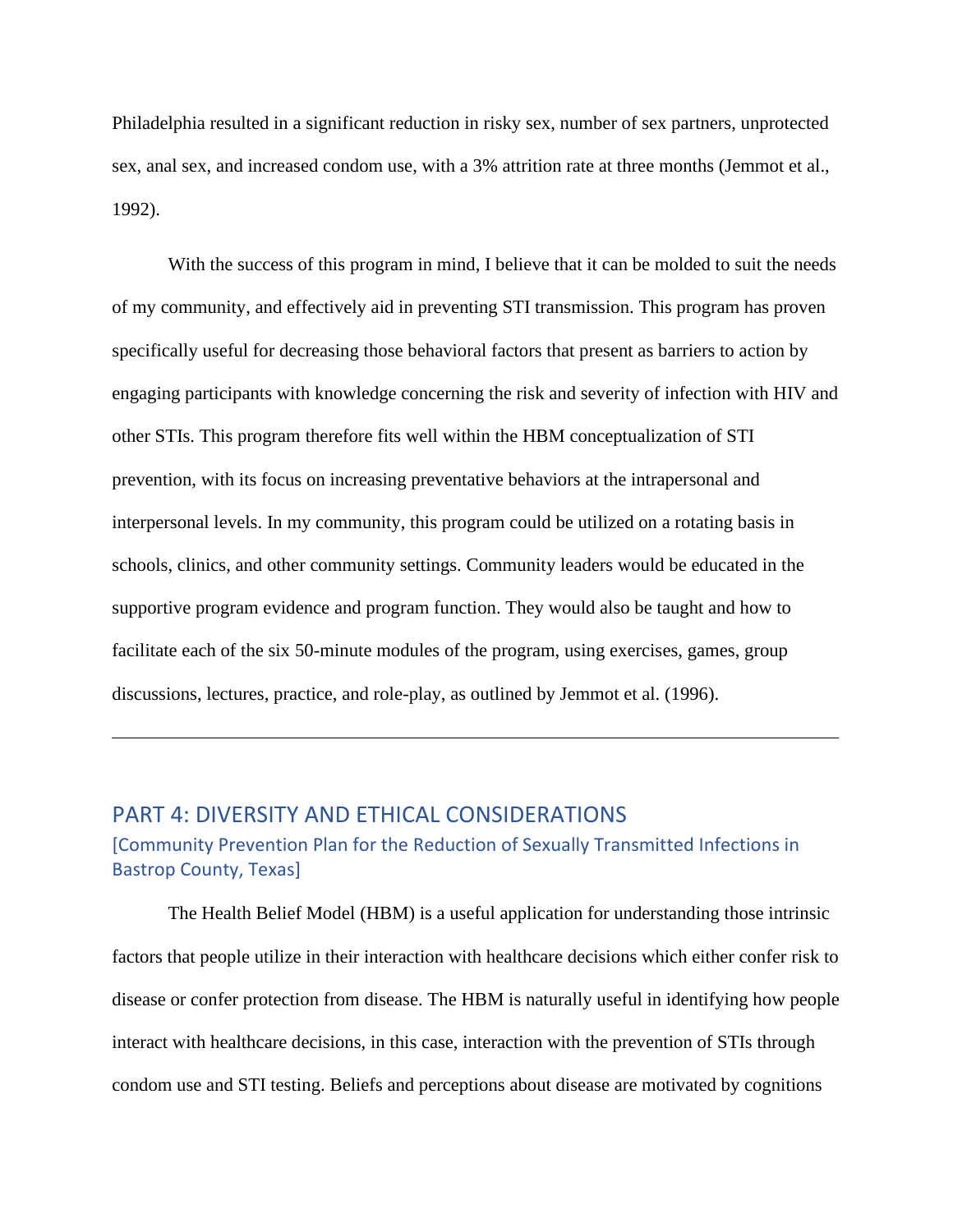extrapolated from observations and experiences, which ultimately shape an individual's action. While effective, this narrow approach to sexual health does not adequately approach the disproportionate incidence of STIs amongst ethnicity and age. Beliefs may shape action, yet there are certain socioecological factors that confer risk to populations that inherently operate from an external locus of control. This prevention plan is directed towards addressing the collective STI burden on my community across all socioeconomic statuses, ethnicities, and age groups. In the construction of such an inclusive program, it is important to consider initiative efforts that address the most community stakeholders as possible. A wide-reaching approach is useful but ineffective if utilized alone. In the case of STIs, adolescents and young adults ages 15- 24 have a much greater incidence in infections than all other age ranges (TDSHS, 2020). This incidence of STIs is increased for adolescents across majority and minority ethnicities alike (TDSHS, 2020). A well-rounded STI prevention plan must therefore generate mechanisms for addressing this sub-population specifically with targeted and relevant initiatives.

#### **Disproportionate Presentation in Adolescents**

In the current United States STI epidemic, adolescents, and young adults ages 15-24 are disproportionately at risk for contracting STIs, in comparison to all other age groups (Saldanha, 2020). Furthermore, approximately 25% of all new cases of HIV in the United States each year, occur in people aged 13-24 (Cordova et al., 2018). From Texas STI surveillance data alone, people aged 15-24 represent the most effected community at risk for acquiring an STI. According to the Texas Department of State Health Services (2020) people in this range made up for 93,168 cases out of a total of 145,229 cases in 2017 and 93,136 cases out of a total of 145,874 total cases in 2018. This representation is also matched nationwide, with people aged 15-24 comprising over half of the 20 million new cases of STIs diagnosed each year in the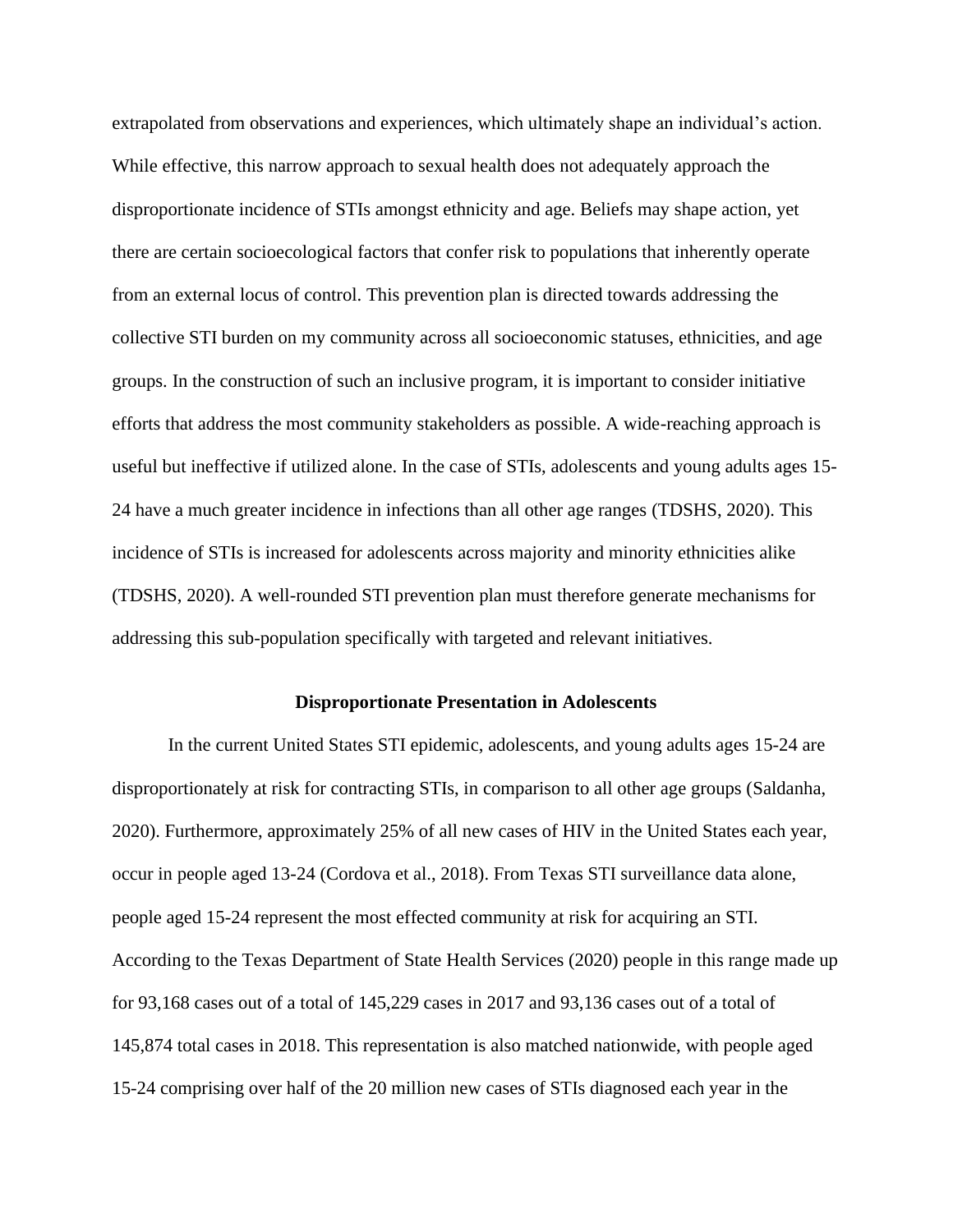United States (Saldanha, 2020). With these data in mind, there must be environmental, cultural, psychological, and social factors that predispose this population to a greater STI risk than other groups. Indeed, individuals aged 15-24 face several factors at the individual, family, community, and societal levels of the socioecological model that confer risk (DiClemente et al., 2005). Analysis of the risk factors at these levels will aid in generating relevant prevention mechanisms for increasing cultural relevance for this age group.

#### **Mechanisms to Increase Cultural Relevance**

Characteristics at the community and society level of the social-ecological model must be analyzed to increase cultural relevance and prevention salience amongst individuals aged 15-24. At the community level, factors such as peer relationships, involvement in social organizations, and social capital affect adolescents' risk of acquiring an STI (DiClemente et al., 2005). Peer pressure is a major contributor in increasing the risk of STIs while involvement in organizations and greater social capital derived from trusting, cooperative, and reciprocal social relationships prove to reduce STI risk (DiClemente et al., 2005). At the societal level, media presentation of unprotected sex predisposes adolescents to a greater STI risk, while cultural perception of figures in authority positions as judgmental, such as physicians, results in an unwillingness to seek healthcare services and sexual education (DiClemente et al., 2005; Cordova et al., 2018).

Just as the Health Belief Model must be utilized to better conceptualize the thoughts and perceptions that affect interaction with STI prevention, cultural considerations directed at people aged 15-24 must be included in this prevention effort to increase the salience of prevention across the cumulative population of Bastrop County. According to SAMSHA (n.d.) two ways to make initiatives more culturally relevant are to request individuals of the targeted population to serve on the working group and to enlist champions from the community. At the community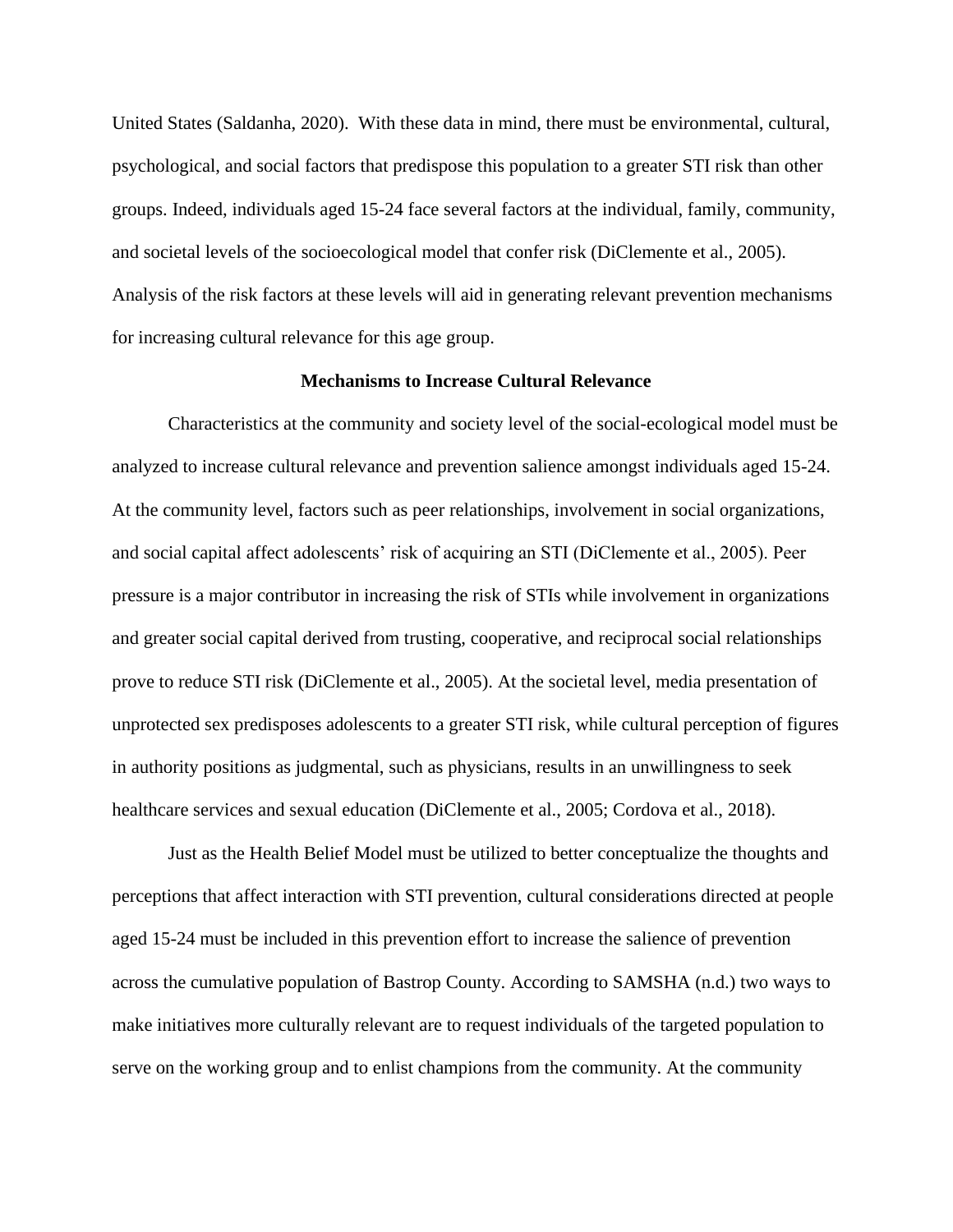level, one way to make this program more culturally relevant, would be to run a specialized prevention education program to local school staff. The school staff may then recruit interested students to serve as community ambassadors. At the societal level, one way to make this more culturally relevant would be to acquire advertising space on content created by media icons on YouTube and Twitch, whose audiences primarily include individuals aged 15-24. Such advertisements would provide essential STI statistics regarding incidence in this age group. The advertisements themselves would hotlink to the intervention website where evidence based preventative information would be provided in an easy to digest manner. Media exposure on this level will further aid in disseminating prevention practices.

#### **Core Ethical Considerations**

As counseling pertains to the construction and implementation of this prevention plan, two ethical concerns must be addressed, namely the acquisition of informed consent and the avoidance of imposing personal values on to subsequent clients. According to A.2.a of the ACA Code of Ethics (2014), the client must have detailed information of the counseling process, boundaries of practice, how their information may be used, and how mandated reporting impacts the counseling relationship. In a school or community setting where the counselor may be hosting a psychoeducational group, the acquisition of secure informed consent may be more difficult. This must be addressed by adequately outlining this aspect of the counseling process regardless of the community setting the prevention program is utilized in. Furthermore, some individuals may be unable to give informed consent due to age. Adequate measures must be taken to acquire parental consent in such cases. Another ethical concern that must be addressed is the exclusion of the counselor's personal values related to sex and sexual education. According to code A.4.b (ACA, 2014) counselors must ensure that their values, attitudes, beliefs, and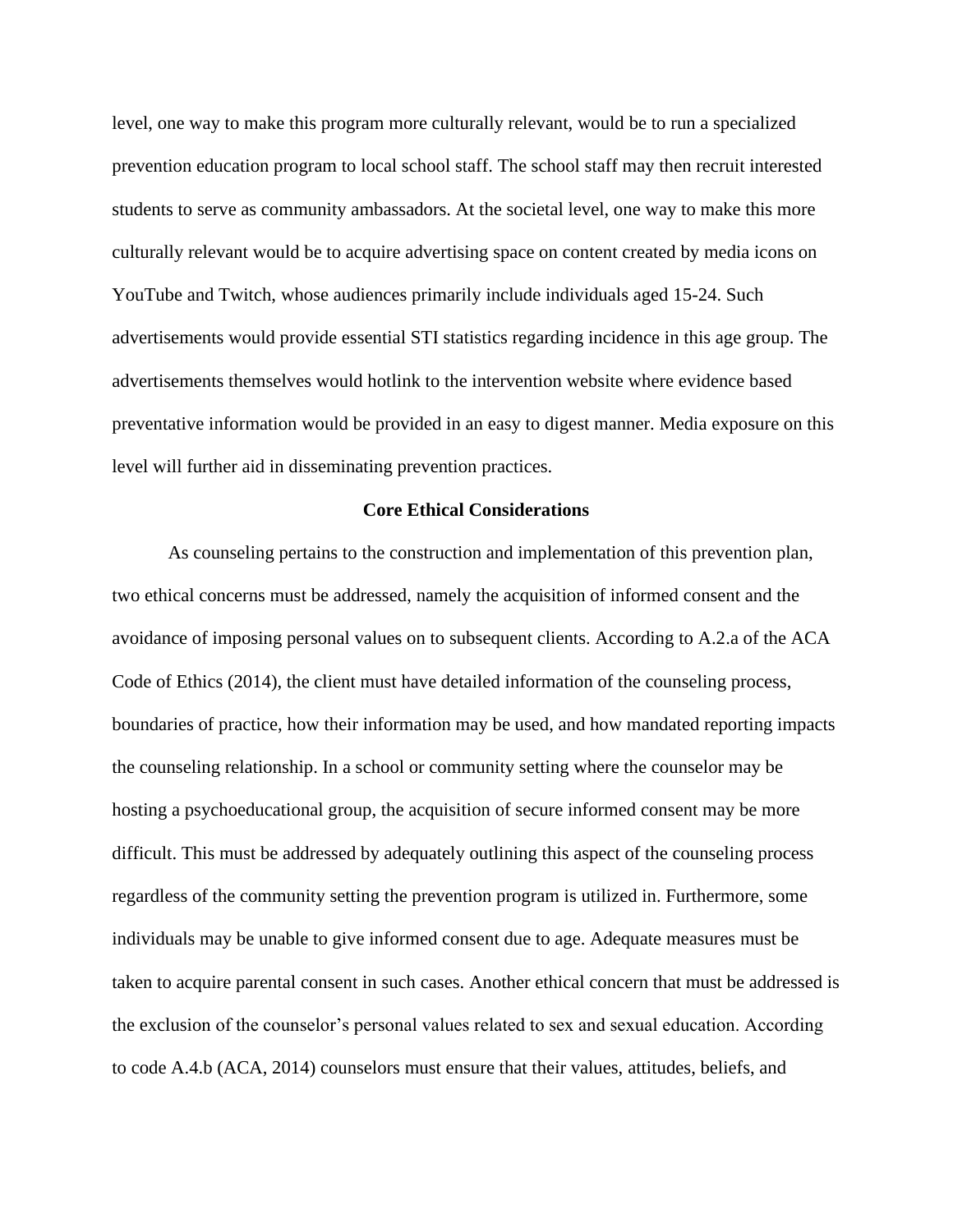behaviors are not imposed on the client, especially when they are inconsistent with the client's goals. In this case, the counselor must understand how their own values and perceptions interact with this prevention plan and approach the program in a manner that excludes the imposition of those potentially discordant values.

### <span id="page-23-0"></span>PART 5: ADVOCACY

### [Community Prevention Plan for the Reduction of Sexually Transmitted Infections in Bastrop County, Texas]

The topic of sexually transmitted infections and their prevention remains a far reaching epidemiological and public health issue that extends beyond the application of individual or small-group counseling initiatives. Interventional models such as the *Be Proud! Be Responsible!*  evidence-based program have proven useful for increasing sexual-health knowledge, increasing safe-sex practices, and reducing risk-associated behaviors that promote unprotected sex, especially in adolescents (Jemmot & Jemmot, 1996). Programs such as this are useful and effective for instilling knowledge of sexual health and connecting individuals with medical and psychosocial resources to increase the salience of effective, integrated, health practices. Psychoeducational programs, in this vein, benefit from utilizing the Health Belief Model axiom of projecting the benefits of prevention as outweighing the costs of infection. By their nature however, these psychoeducational programs operate most effectively on the interpersonal and intrapersonal levels of the social-ecological model. The factors that have created and promoted an environment conducive to the emergent STI epidemic extend beyond the interpersonal and intrapersonal levels, and are systemically encouraged through factors at the community, institutional, and public policy levels of the social-ecological model.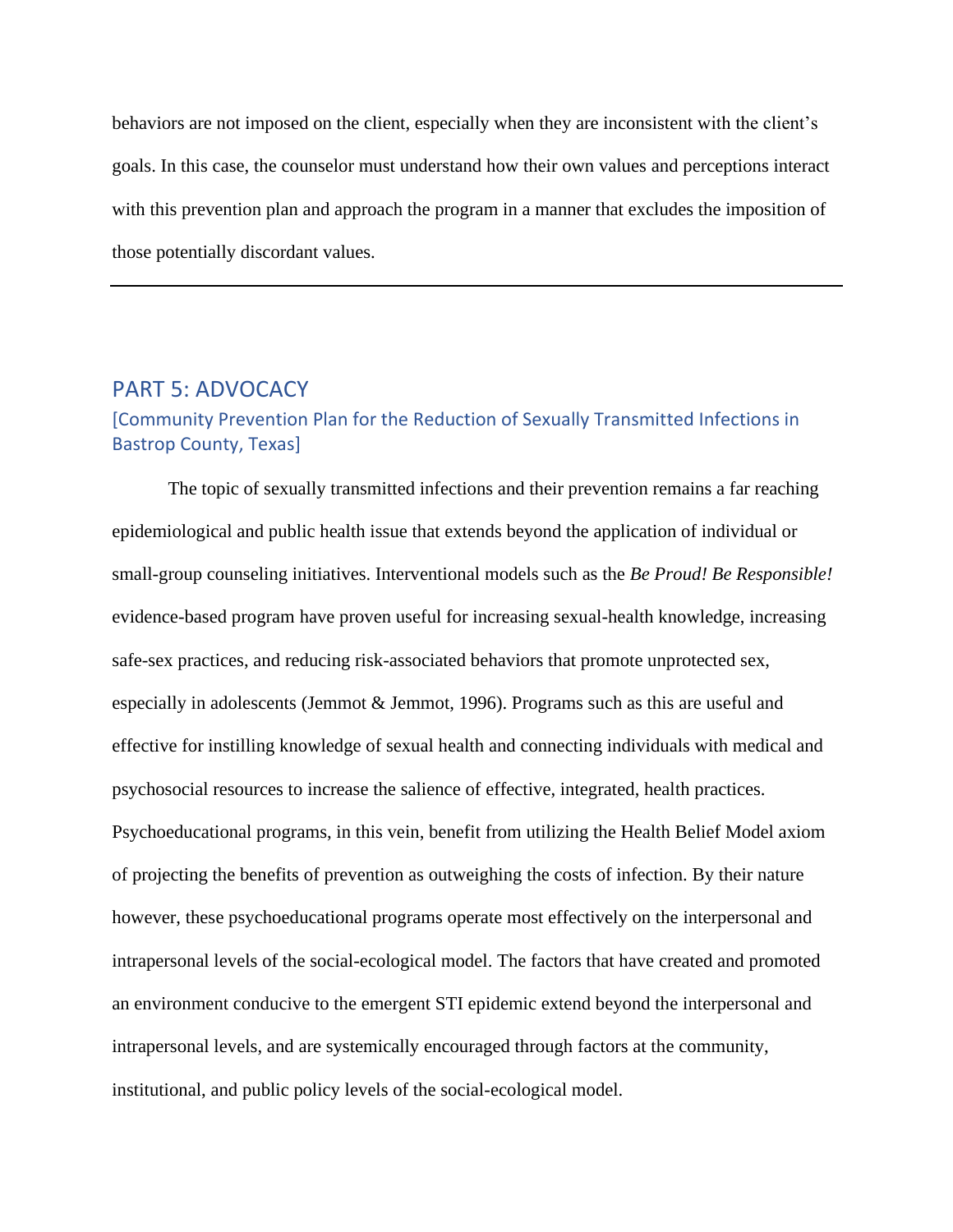The application of the social-ecological model to the prevention of STI transmission demonstrates that there are risk and protective factors at each level that respectively either increase or decrease the probability of contracting an STI. These risk and protective factors represent areas at the community, institutional, and public policy levels that present as barriers to prevention and as focus points for advocacy efforts.

### **Barriers**

In the context of STI prevention, barriers can be considered as those factors that limit the efficacy of preventative initiatives to reduce risk probability of acquiring or spreading STIs. Barriers serve a similar ontological threat to preventative efforts as the risk factors that predispose people towards sexually transmitted infections. In contrast to risk factors, however, barriers to prevention represent ingrained psychosocial and sociopolitical constructs that hamper the effectiveness of positive change. These barriers, particularly at the community, institutional, and public policy level, shape the ways in which individuals interact with sexual health.

### **Community Level**

Barriers at the community level of intervention include social stigma associated with STIs and the lack of adequate access to healthcare resources (Amenta et al., 2021; Watkins  $\&$ Lee, 2014). Community social stigma extends far beyond the individual's negative perceptions and cognitions of STI prevention. Rather, these individual perceptions merge in a contributive fashion to the community perception of STIs, STI treatment, and STI prevention. This transition from the individual to the collective whole of a community serves to intensify the cumulative effect of those negative perception thereby increasing the barrier to care for those individuals that desire to seek treatment. This fear of social stigma and ostracization is especially present in rural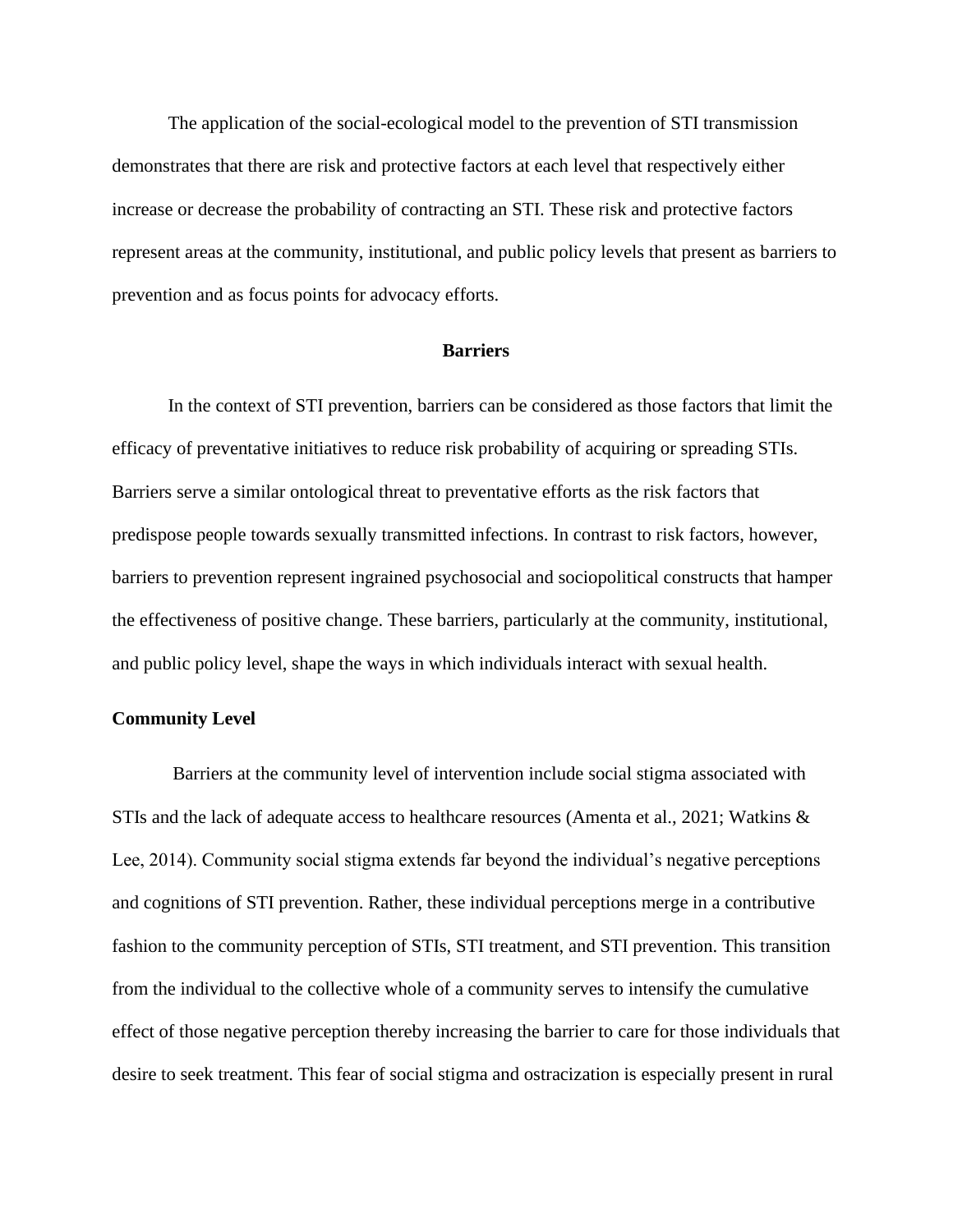communities where individuals are more likely to encounter community members at the local clinics (Amenta et al., 2020). Loss of privacy and autonomy regarding one's health therefore presents as one collective barrier towards interaction with healthcare services at the community level. People also avoid clinics out of fear of stigmatization due to past personal or vicarious experiences of discrimination, apathy, and hostility in healthcare settings (Garcia et al., 2021). Community availability to adequate healthcare resources presents as another major barrier towards STI prevention. Lack of transportation to clinics, deficit of clinics near home and workplace environments, and long wait times all present as factors that dissuade people from engaging with STI testing and treatment services (Watkins & Lee, 2014).

#### **Institutional Level**

Barriers at the institutional level comprise sexual-education programs offered in schools that do not incorporate information regarding contraception use and healthcare provider ability to address STIs. Abstinence only education refers to sexual education offered in public schools that is required by federal law to teach abstinence outside of marriage as the only effective preventative measure against pregnancy and STIs (Jeffries et al., 2010). These federally funded programs are restricted from teaching the efficacy of other preventative measures, such as the use and implementation of condoms, except to solely emphasize their failure rate (Jeffries et al., 2010). Those programs that function to teach abstinence only present little to no information regarding effective and practical preventative measures. These programs are unsuccessful in preventing sexual activity and fail to actively provide useful information regarding protective measures against STIs (Seiler-Ramadas, 2019). The healthcare provider component of care presents as another critical point in the institutional level of intervention. At the institutional level, healthcare providers present as the primary institutional force against the spread of STIs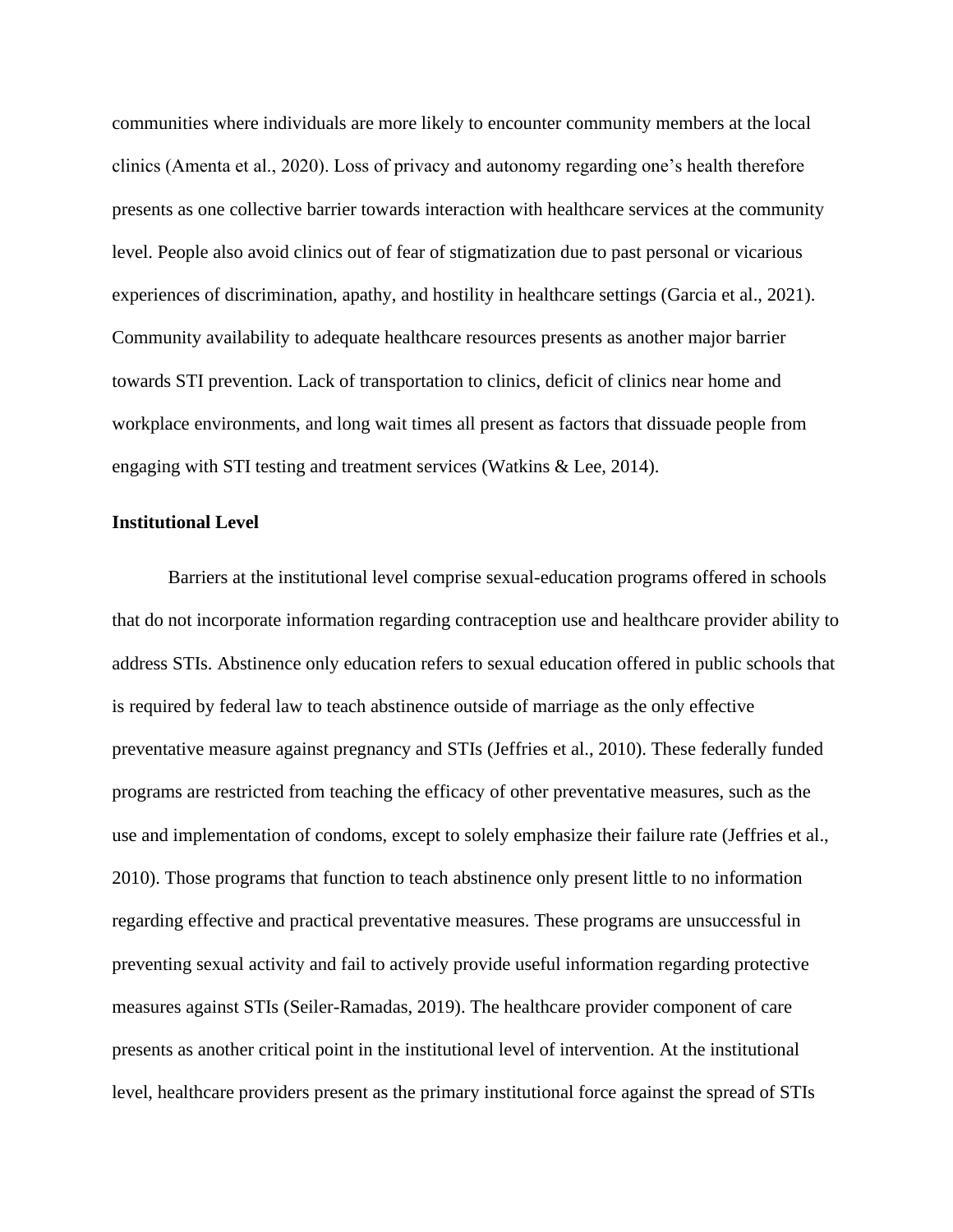through treatment and testing services. These providers must therefore be comfortable and competent in addressing STI related issues, especially for at-risk patients. Watkins and Lee (2014) indicate that many providers cite lack of time, comfortability discussing STIs, perception of patient risk, and perception of patient comfort in discussion of STIs as barriers to addressing sexual health concerns. Certainly, these barriers may not apply to all providers, yet the inability to effectively broach such sensitive issues presents as a systemic barrier to STI prevention.

### **Public Policy Level**

Barriers at the public policy level present as perhaps both the most influential and mercurial of all factors that impede STI prevention. These barriers may be drawn along political, religious, ideological, or financial lines. A prime example of a barrier at this level concerns Section 510 of Title V of the Social Security Act of 1996 which mandated that federal funding for sexual education programs at the state-level be allocated solely to those programs which teach abstinence-only-until-marriage sexual education (Jeffries et al., 2010). Abstinence is a useful and effective method of preventing STIs when taught in conjunction with other preventative measures (Seiler-Ramdas, 2019). The policy level barrier with such a mandate as Section 510, stems not from the teaching of abstinence, but rather from the exclusionary education of abstinence at the cost of all other preventative measures. Abstinence-only education, by federal mandate, is not allowed to teach the efficacy of condoms in preventing STIs (Jeffries et al., 2010). Furthermore, these types of programs center primarily on preventing out-of-wedlock pregnancies and STIs; little to no concern is generated for the transmission of STIs in marital relationships (Jeffries et al., 2010). Programs that function solely along ideological lines rather than consideration of verifiable health practices present as the most deleterious public policy initiatives because they deprive entire generations of adolescents from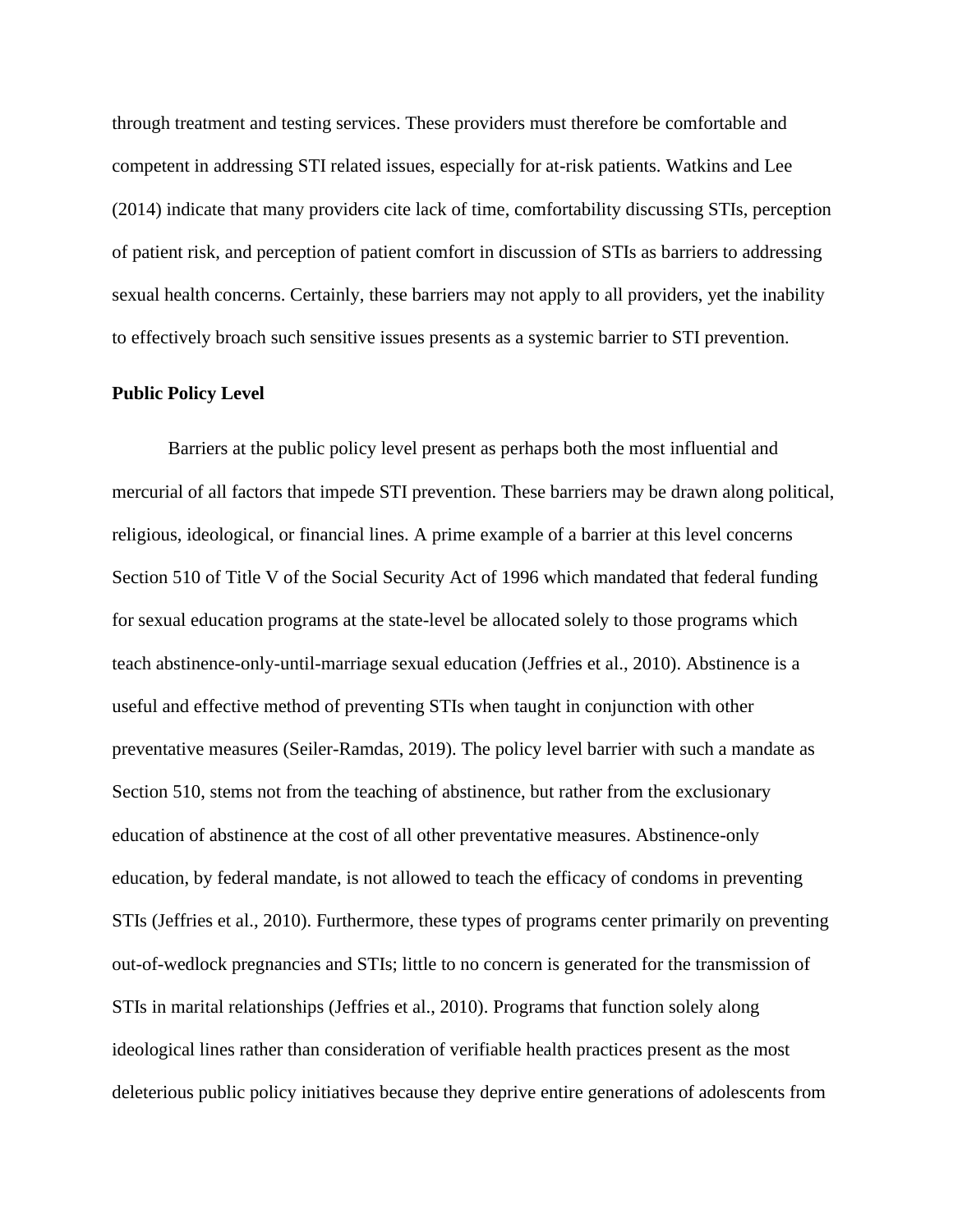access to effective and safe sexual education that recognizes sexual activity outside of marriage as a reality rather than a behavior to be stigmatized.

### **Advocacy**

In the context of STI prevention, advocacy concerns the application of interventions that address the barriers to prevention at the community, institutional, and public policy levels. Advocacy seeks to address those factors that predispose populations to marginalization. These factors may include the inequitable access to socioeconomic resources and perpetuated systemic discrimination through institutions and organizations that provide aid, and which enact inequitable laws and policies. In the case of STI prevention, advocacy efforts may be targeted specifically towards at-risk populations such as adolescents and ethnic minorities. These efforts may also be targeted at dismantling the cultural stigmatization associated with sexual health and the utilization of sexual health services.

### **Community Level**

At the direct community level, social stigma and access to healthcare services present as primary barriers to STI prevention. An advocacy effort at this level to target both barriers, might include a community-involved sexual-wellness program that provides both sexual education and access to healthcare examination services. The training of nominated or elected community opinion leaders to disseminate preventative sexual health information presents as a potentially effective advocacy intervention. A study conducted by Young et al. (2011) found that the training of nominated community leaders from high-risk populations in Peru significantly decreased community stigma associated with HIV/STI prevention. These trained community leaders possessed social trust and integrity, as designated by their peers. Through training, they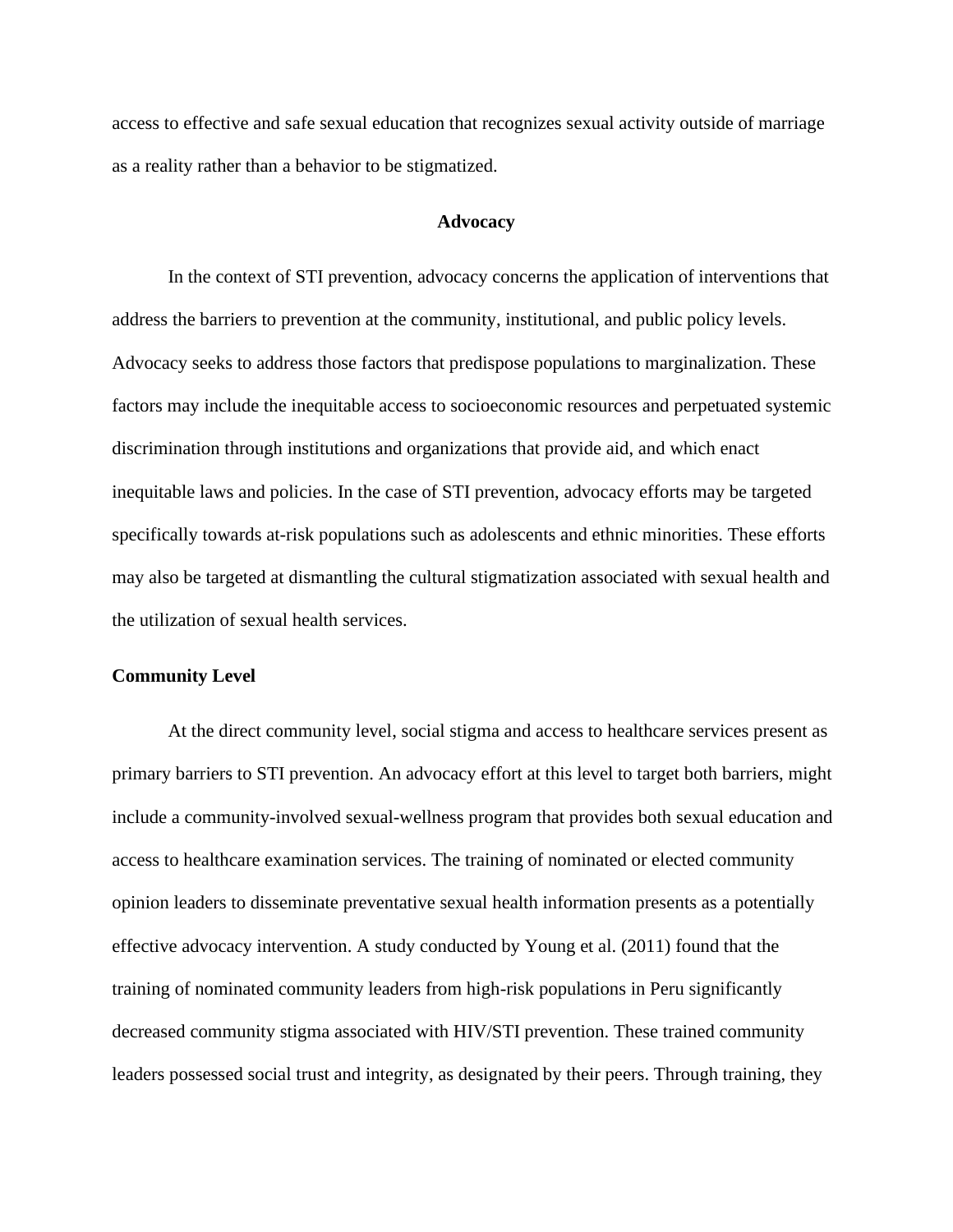were equipped with the knowledge of STI preventative practices, educated in sexual health and wellness, and taught how to effectively deliver information to their communities. This style of intervention looks promising and should be replicated in the United States to determine its translational efficacy.

### **Institutional Level**

Identifiable barriers at the institutional level include the exclusionary and selective curriculum of sexual education programs in public schools and the capability of healthcare providers to broach STI related concerns. Ideally, medical professionals should have a pronounced place in providing sexual education programs with evidence-based practices that reduce STI risk. This provision of statistically relevant information contributes to only one part of an effective advocacy initiative at this level. Medical professionals may provide the grounded health information to the public, yet they too should be taught how to effectively broach issues on an individual basis. Medical mistrust, perception of provider discrimination, and the perception of provider hostility represent a confluence of factors that further dissuade people from seeking health services (Armenta et al., 2021; Watkins & Lee, 2014). These perceptions are further perpetuated by lack of effective public health education in adolescence. An effective advocacy intervention at the institutional level may therefore concern the training of medical professionals in culturally competent practices that provide them not only with information concerning the disproportionate STI incidence amongst high-risk populations but also with the strategies and confidence to initiate conversations regarding sexual health. Such a training program must be interdisciplinary by design, including educational, sociological, psychological, and policy maker experts. This training approach, by design, should target environments and populations at high-risk for STIs. Special emphasis must also be given to the training of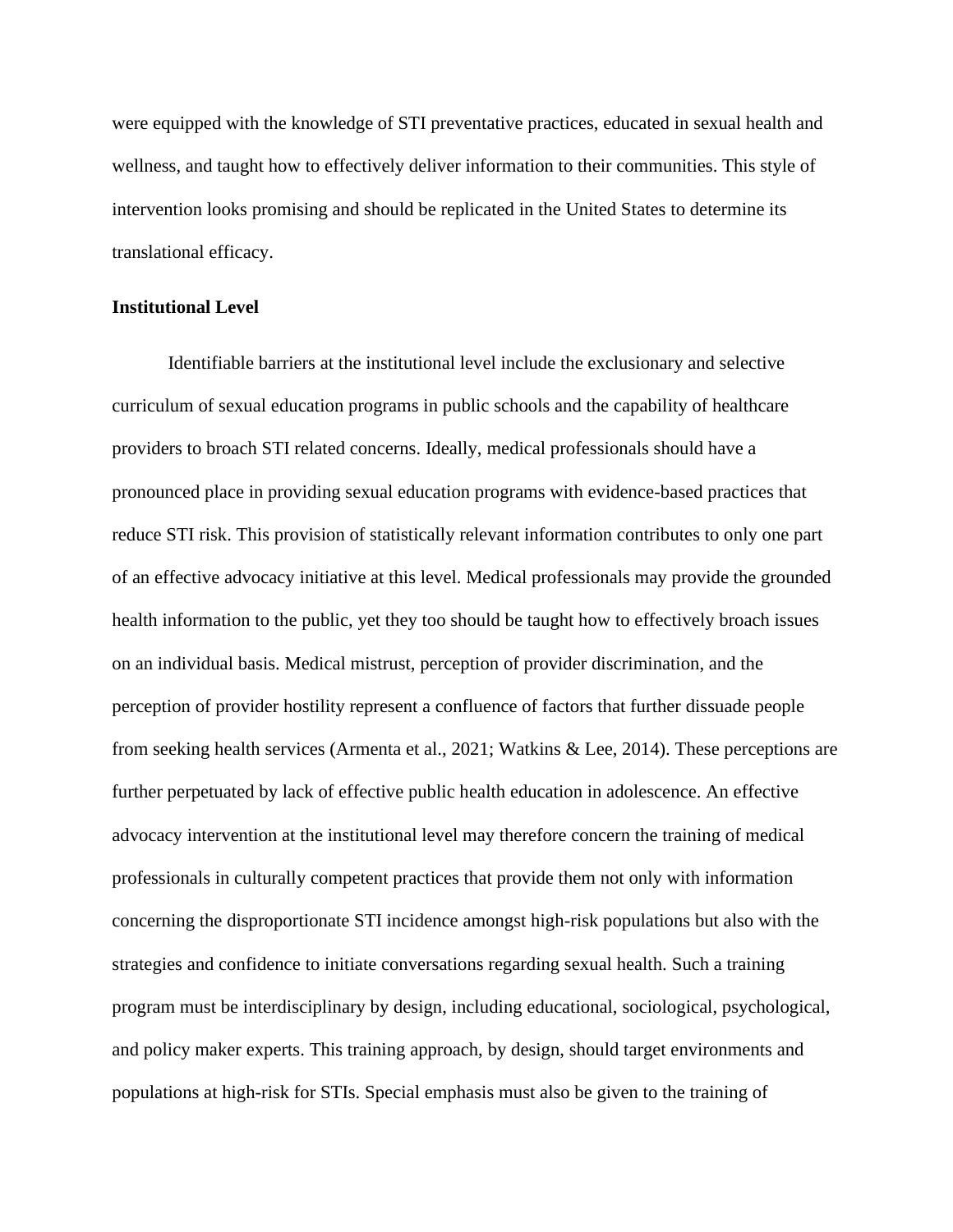primary/secondary school nurses. Training of healthcare professionals unilaterally will aid in providing them with the ability to broach uncomfortable and sensitive sexual health concerns with their patients. Ideally this will make waves in reducing public perception of potential provider discrimination and apathy. Furthermore, inclusion of school nurses in this program will aid in ensuring that educated and effective ambassadors for sexual wellness and STI prevention are available at schools, where they are most needed. Even if schools are unable to provide comprehensive preventative sexual education, they will ideally have a professional capable of championing evidence-based wellness and preventative care.

### **Public Policy Level**

A primary barrier at the public policy level concerns the lack of STI preventative education in public schools, other than abstinence-only-until-marriage curriculum. This type of policy perpetuated through the Social Security Act of 1996 represents a potential stonewall for effective and timely advocacy efforts (Jeffries et al., 2010). Undoubtedly such a policy is intrinsically motivated by strongly held ideological beliefs ingrained in the cultural perception of sexual health and STIs. Rather than address this pillar of inefficacy directly, advocacy efforts should be made to increase public access to family planning services that are independent of public education. Increased access to family planning services would ensure that those that may benefit most from sexual wellness and STI preventative practices may access them while ensuring that detractors need not partake in initiatives that they do not align with. Access to STI testing and treatment through family planning services presents as a useful intervention for reaching individuals that may not normally access STI health services (Shlay et al., 2013). Furthermore, STI services conjoined with family planning services will serve as a sufficient method for targeting those populations at high risk of contracting STIs (Seiler et al., 2020).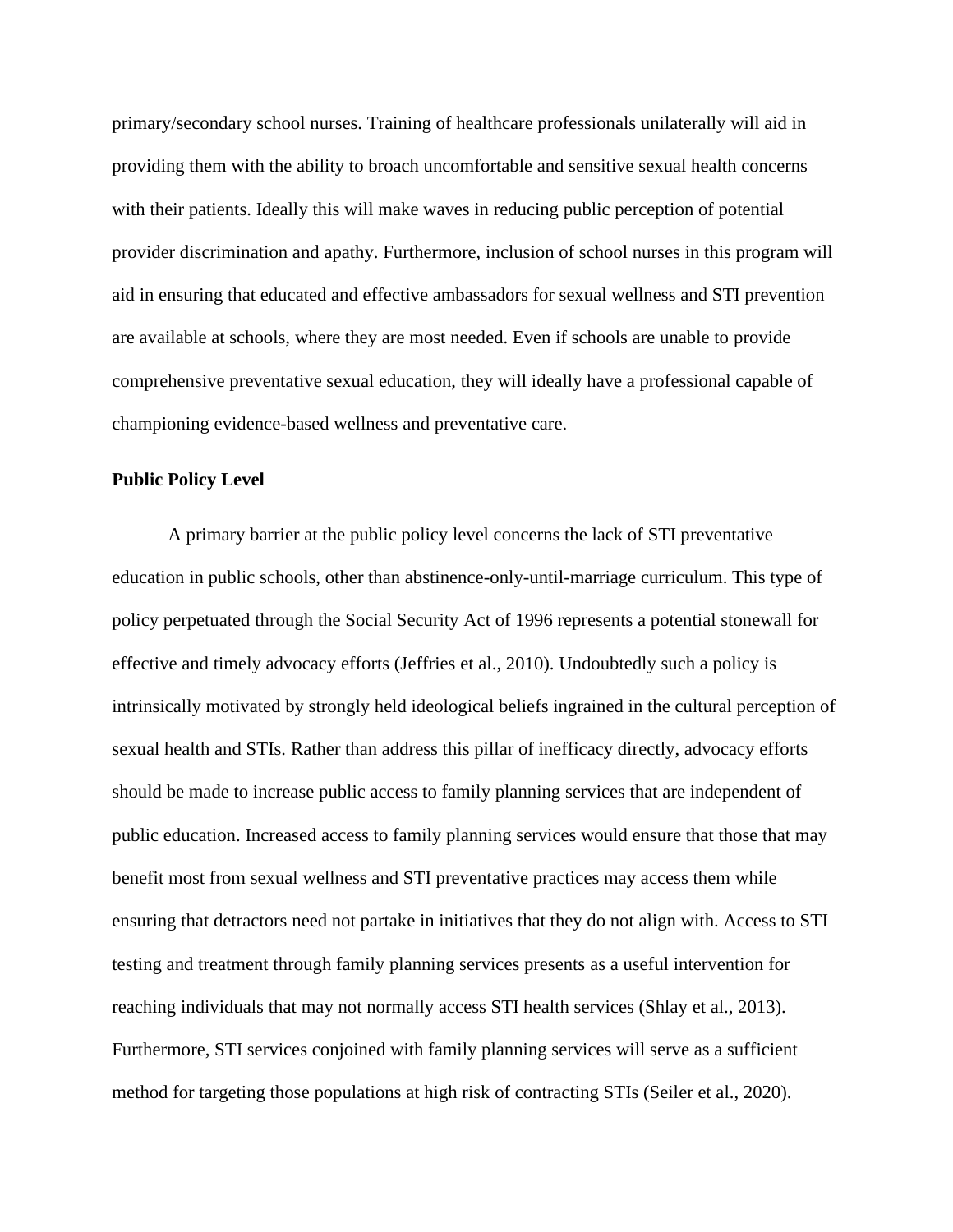According to Seiler et al. (2020), there is a significant overlap between high-risk individuals, particularly low-income women, and those on Medicaid. Therefore, increasing availability of STI related services by incorporating them into existing family planning services covered by Medicaid will directly provide the most at-risk individuals with access to affordable and quality care. Additionally, the combination of these services will provide facilities to communities that are specially targeted at addressing issues of reproductive health, STIs, and family planning. Ideally, such specialized facilities would have competent and confident healthcare professionals that are familiar with broaching the sensitive topic of sexual wellness and STI related concerns. Access to such an integrated facility of competent professionals may also make strides in reducing public hesitance towards seeking healthcare services from more generalized healthcare practitioners.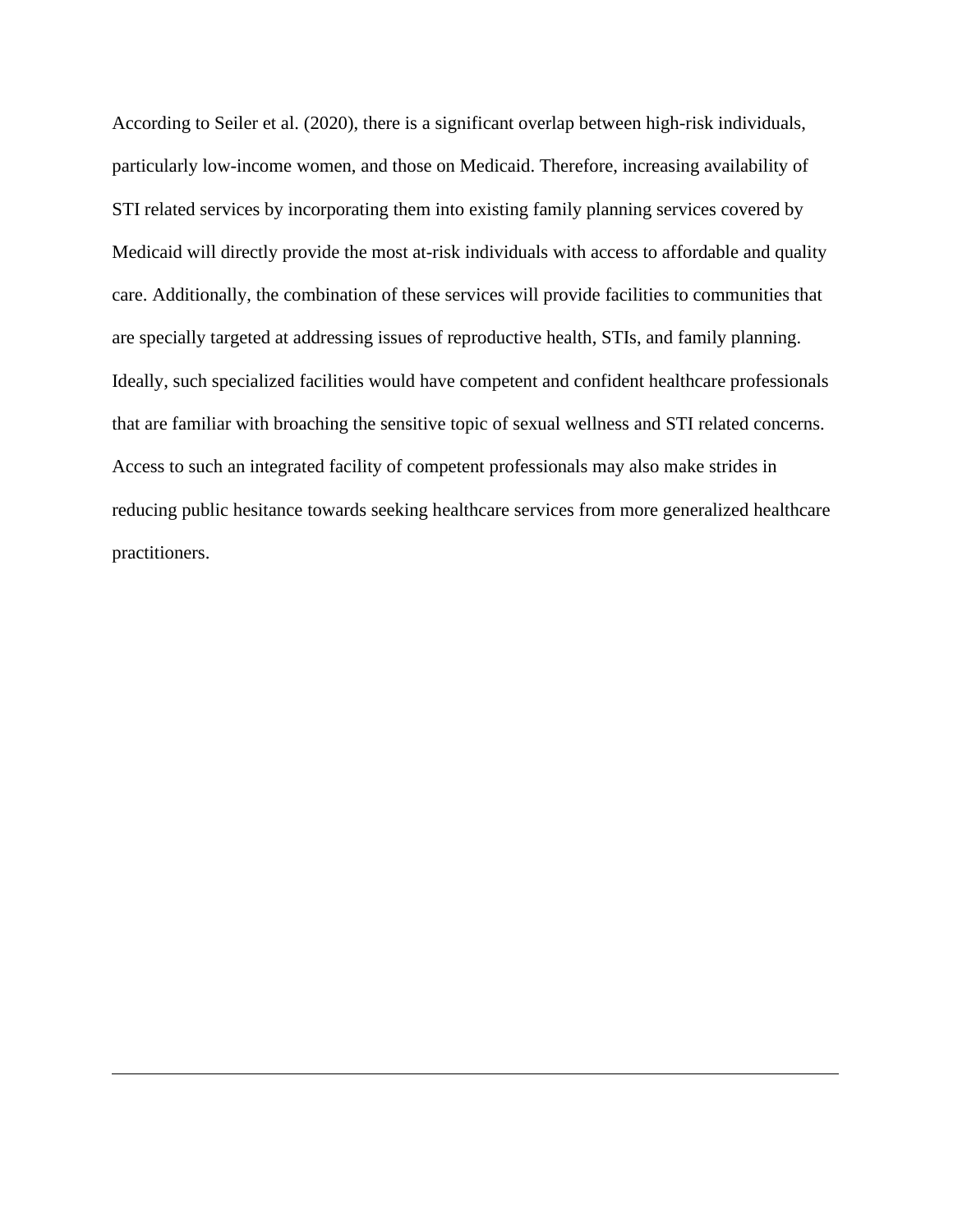### <span id="page-31-0"></span>**REFERENCES**

- American Counseling Association (2014). 2014 ACA Code of Ethics. Retrieved from https://www.counseling.org/Resources/aca-code-of-ethics.pdf
- Armenta, R. F., Kellogg, D., Montoya, J. L., Romero, R., Armao, S., Calac, D., & Gaines, T. L. (2021). "There Is a Lot of Practice in Not Thinking about That": Structural, Interpersonal, and Individual-Level Barriers to HIV/STI Prevention among Reservation Based American Indians. *International Journal of Environmental Research and Public Health*, 18(7). https://doi.org/10.3390/ijerph18073566
- Centers for Disease Control and Prevention. (2018). *Sexually Transmitted Disease Surveillance 2018. Content source: Division of STD Prevention, National Center for HIV/AIDS, Viral Hepatitis, STD, and TB Prevention, Centers for Disease Control and Prevention*. Retrieved from https://www .cdc.gov/std/stats18/default.htm
- CDC (n.d.). *The social-ecological model: A framework for violence prevention*.
- Córdova, D., Lua, F. M., Ovadje, L., Fessler, K., Bauermeister, J. A., Salas-Wright, C. P., Vaughn, M. G., & Leadership Council, Y. (2018). Adolescent Experiences of Clinician-Patient HIV/STI Communication in Primary Care*. Health Communication*, 33(9), 1177–1183. https://doi-org.ezp.waldenulibrary.org/10.1080/10410236.2017.1339379
- County Health Rankings & Roadmaps (2018). How Healthy is your community? Robert Wood Johnson Foundation. Retrieved from http://www.countyhealthrankings.org/
- DiClemente, R. J., Salazar, L. F., Crosby, R. A., & Rosenthal, S. L. (2005). Prevention and control of sexually transmitted infections among adolescents: the importance of a socio-ecological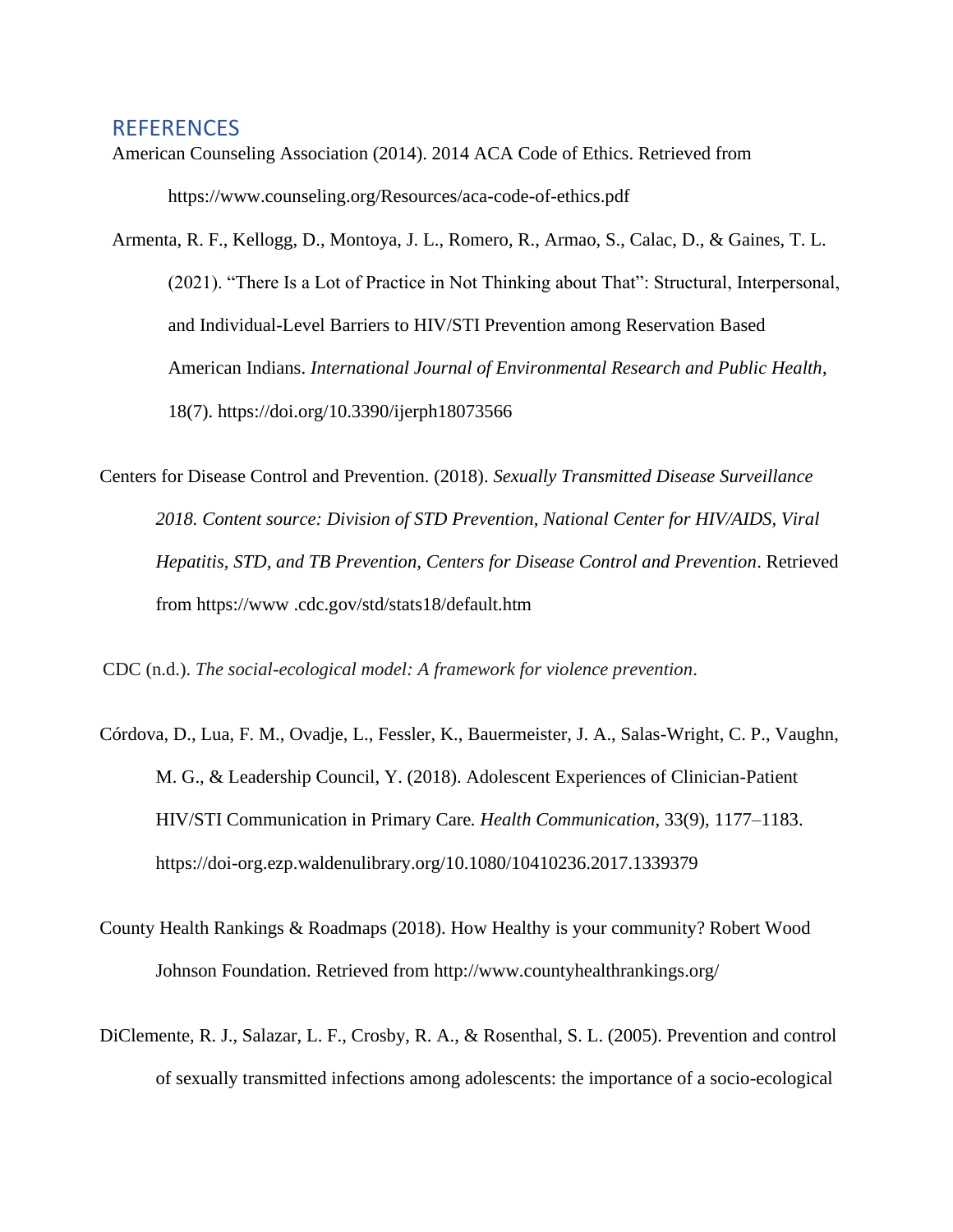perspective—a commentary. *Public Health*, 119(9), 825–836. https://doi.org/10.1016/j.puhe.2004.10.015

- Feldstein Ewing, S. W., & Bryan, A. D. (2020). Have We Missed the Boat? The Current, Preventable Surge of Sexually Transmitted Infections (STIs) in the United States. *Health Psychology*, 39(3), 169–171. http://dx.doi.org/10.1037/hea0000834
- Fisher, C. B., Fried, A. L., Macapagal, K., & Mustanski, B. (2018). Patient-Provider Communication Barriers and Facilitators to HIV and STI Preventive Services for Adolescent MSM. *AIDS and Behavior*, 22(10), 3417–3428. https://doi.org/10.1007/s10461-018-2081-x
	- Huang, Y., Yu, B., Jia, P., Wang, Z., Yang, S., Tian, C., Lai, W., & Yang, S. (2020). Association between Psychological Factors and Condom Use with Regular and Nonregular Male Sexual Partners among Chinese MSM: A Quantitative Study Based on the Health Belief Model. *BioMed Research International*, 1–10. https://doi.org/10.1155/2020/5807162
	- Jeffries IV, W. L., Dodge, B., Bandiera, F. C., & Reece, M. (2010). Beyond abstinence-only: relationships between abstinence education and comprehensive topic instruction. *Sex Education*, 10(2), 171–185. https://doi.org/10.1080/14681811003666317
	- Jemmott, J. B. III, Jemmott, L. S., & Fong, G. T. (1992). Reductions in HIV Risk-Associated Sexual Behaviors among Black Male Adolescents: Effects of an AIDS Prevention Intervention. *American Journal of Public Health*, 82(3), 372–377. https://doi.org/10.2105/AJPH.82.3.372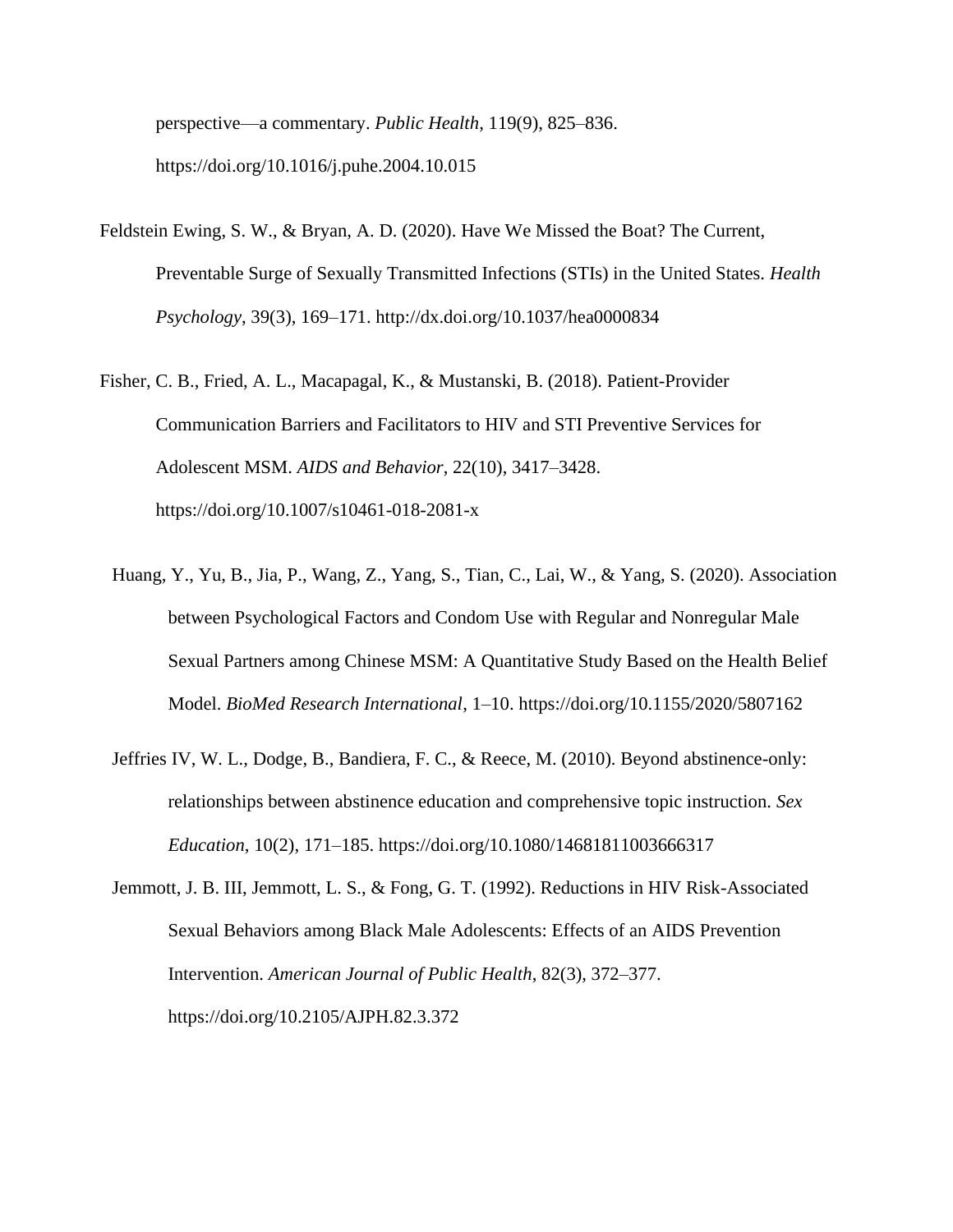- Jemmott, J. B., III, & Jemmott, L. S. (1996). Strategies to reduce the risk of HIV infection, sexually transmitted diseases, and pregnancy among African American adolescents. In Resnick, R. J. & Rozensky, R. H. (Eds.), *Health psychology through the life span: Practice and research opportunities* (pp. 395-422). Washington DC: American Psychological Association
- Kreisel, K. M., Spicknall, I. H., Gargano, J. W., Lewis, F. M. T., Lewis, R. M., Markowitz, L. E., Roberts, H., Johnson, A. S., Song, R., St. Cyr, S. B., Weston, E. J., Torrone, E. A., & Weinstock, H. S. (2021). Sexually Transmitted Infections Among US Women and Men: Prevalence and Incidence Estimates, 2018. *Sexually Transmitted Diseases*, *48*(4), 208–214. https://doi.org/10.1097/olq.0000000000001355
- Lewis, R., Mitchell, K. R., Mercer, C. H., Datta, J., Jones, K. G., & Wellings, K. (2020). Navigating new sexual partnerships in midlife: a socioecological perspective on factors shaping STI risk perceptions and practices. *Sexually Transmitted Infections*, 96(4), 238– 245. https://doi.org/10.1136/sextrans-2019-054205
- Mayo Foundation for Medical Education and Research. (2019). *Sexually transmitted diseases (STDs)*. Mayo Clinic. https://www.mayoclinic.org/diseases-conditions/sexuallytransmitted-diseases-stds/symptoms-causes/syc-20351240
- Montgomery, M. C., Raifman, J., Nunn, A. S., Bertrand, T., Uvin, A. Z., Marak, T., Comella, J., Almonte, A., & Chan, P. A. (2017). Insurance Coverage and Utilization at a Sexually Transmitted Disease Clinic in a Medicaid Expansion State. *Sexually Transmitted Diseases*, 44(5), 313–317. https://doi.org/10.1097/OLQ.0000000000000585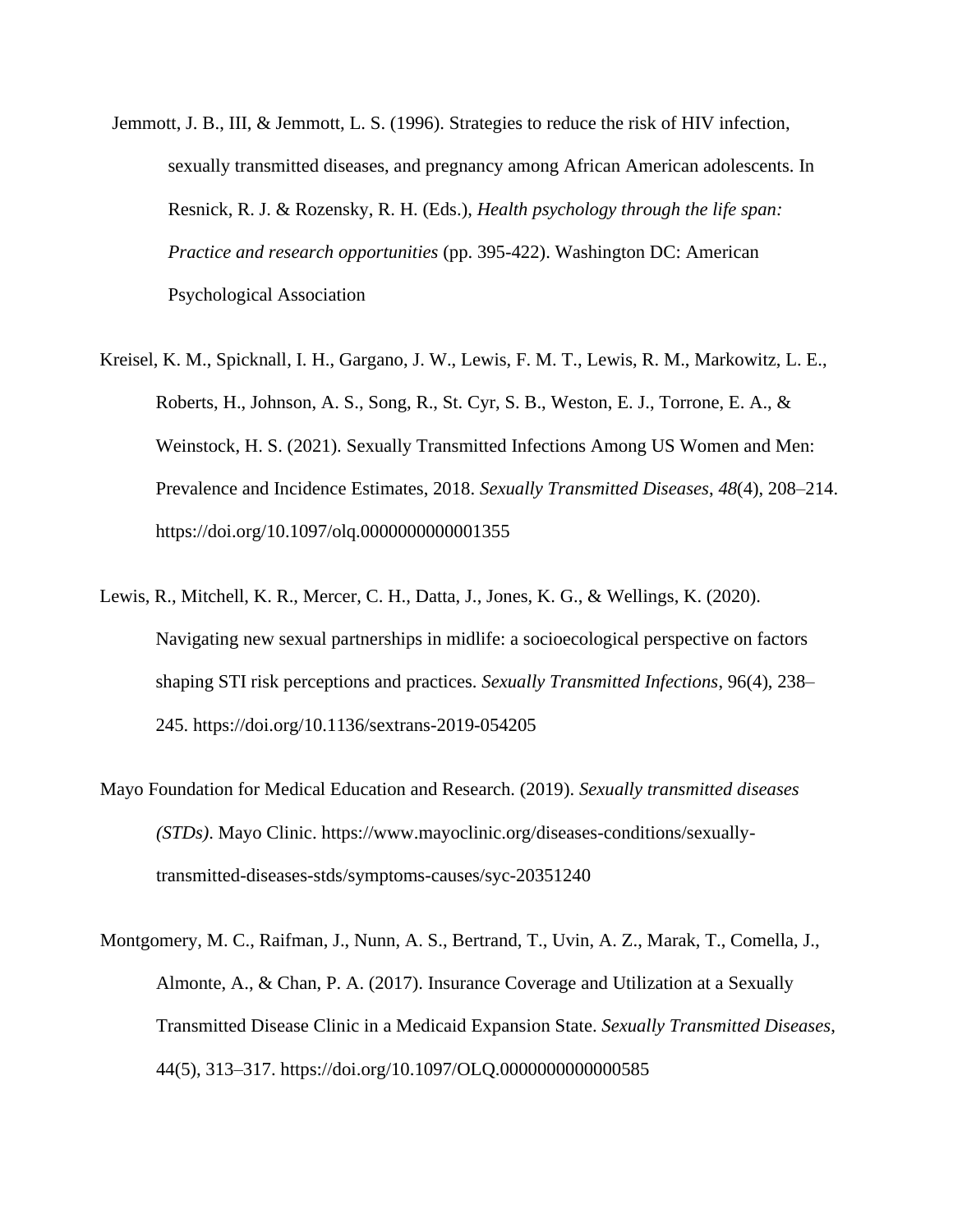- Murali, V., & Jayaraman, S. (2018). Substance use disorders and sexually transmitted infections: A public health perspective. *BJPsych Advances*, 24(3), 161-166. https://doi.org/10.1192/bja.2017.14
- National Academies of Sciences, Engineering, and Medicine. 2021. *Sexually Transmitted Infections: Adopting a Sexual Health Paradigm*. Washington, DC: The National Academies Press. https://doi.org/10.17226/25955
- National Cancer Institute (2005). *Theory at a glance: A guide for health promotion practice*. Washington, DC: U.S. Department of Health and Human Services: National Institutes of Health. https://cancercontrol.cancer.gov/sites/default/files/2020-06/theory.pdf
	- Neuberger, l. & Pabian, M. (2019). Understanding Motivations for STI Testing: Comparing Presenters and Non-presenters Using the Theory of Planned Behavior and Health Belief Model. *Florida Public Health Review*, 16, 71–79
- Patricia J. Garcia, Angelica Espinosa Miranda, Somesh Gupta, Suzanne M. Garland, María Eugenia Escobar, & J. Dennis Fortenberry. (2021). The role of sexually transmitted infections (STI) prevention and control programs in reducing gender, sexual and STIrelated stigma. *EClinicalMedicine*, 33(100764-). https://doi.org/10.1016/j.eclinm.2021.100764
- Saldanha, N. (2020). STIs in adolescents: Chlamydia, gonorrhea, mycoplasma genitalium, and HPV. *Current Problems in Pediatric and Adolescent Health Care*, 50(7). https://doi.org/10.1016/j.cppeds.2020.100835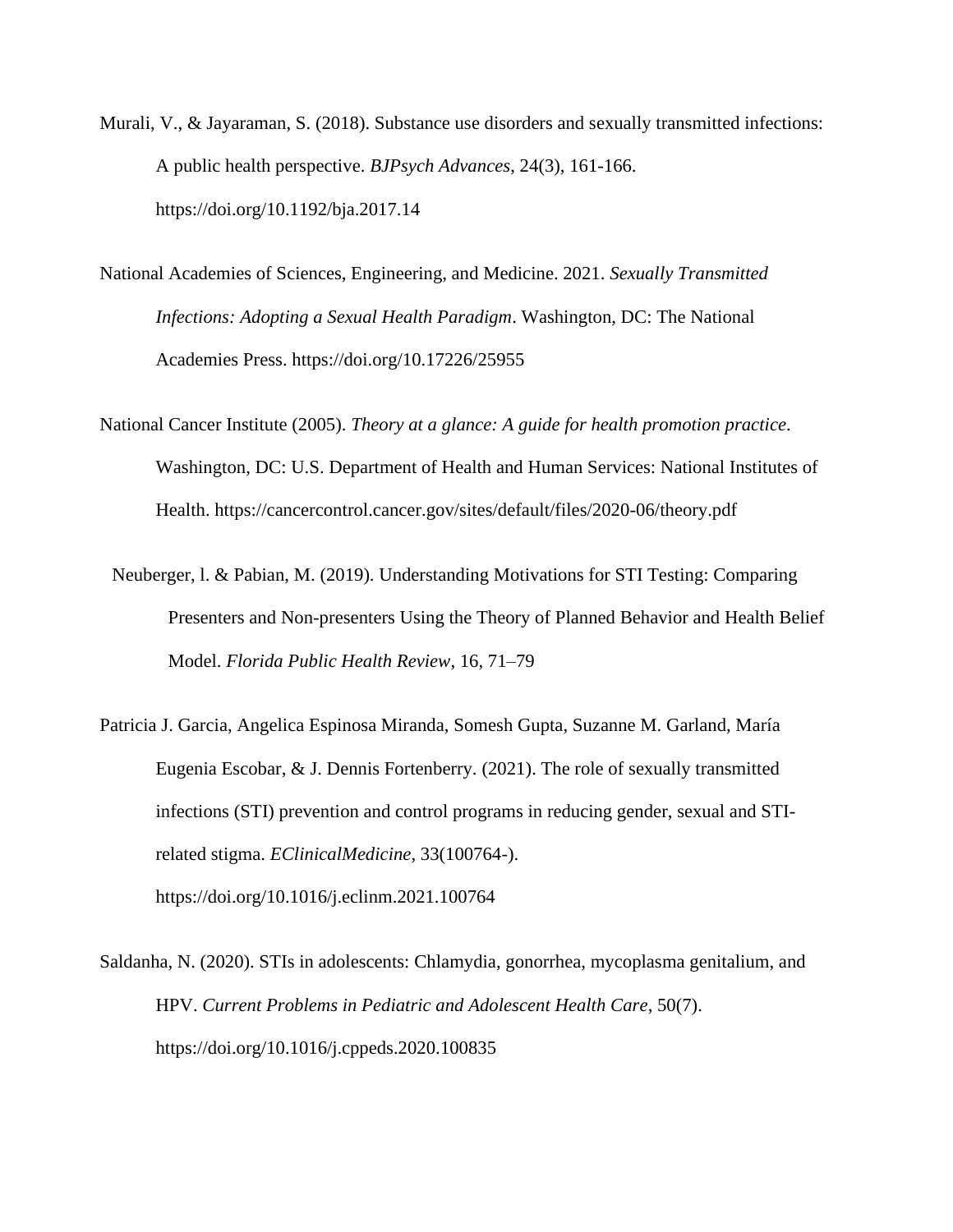- SAMHSA. (n.d.). *Modifying evidence-based practices to increase cultural competence: An overview*.
- Seiler, N., Horton, K., Bishop, D., Adil, M., & amp; Heyison, C. (2020). Increasing Access to STI Services in the Medicaid Program. *Health Sciences Research Commons*. https://hsrc.himmelfarb.gwu.edu/cgi/viewcontent.cgi?article=1031&context=sphhs\_p polic\_informal
	- Seiler-Ramadas, R., Mosor, E., Omara, M., Grabovac, I., Schindler, K., Niederkrotenthaler, T., & Dorner, T. E. (2021). "We're Going around the Subject" Improving Sex Education and Adolescents' Awareness of Sexually Transmitted Infections: A Qualitative Study. *Sex Education: Sexuality, Society and Learning*, 21(1), 119–132. https://doi.org/10.1080/14681811.2019.1668761
	- Shlay, J. C., McEwen, D., Bell, D., Maravi, M., Rinehart, D., Fang, H., Devine, S., Mickiewicz, T., & Dreisbach, S. (2013). Integration of family planning services into a sexually transmitted disease clinic setting. *Sexually Transmitted Diseases*, 40(8), 669. https://doi/org/10.1097/OLQ.0b013e318294ff6a
	- Texas Department of State Health Services (2020). *Texas STD Surveillance Report.*  https://www.dshs.texas.gov/hivstd/reports/STDSurveillanceReport.pdf
	- Watkins, K., & Lee, J. E. C. (2014). Narrative Review of Barriers to the Secondary Prevention of Sexually Transmitted Infections: Implications for the Military Context and Current Research Gaps. *Journal of Military & Veterans' Health*, 22(3), 44–52.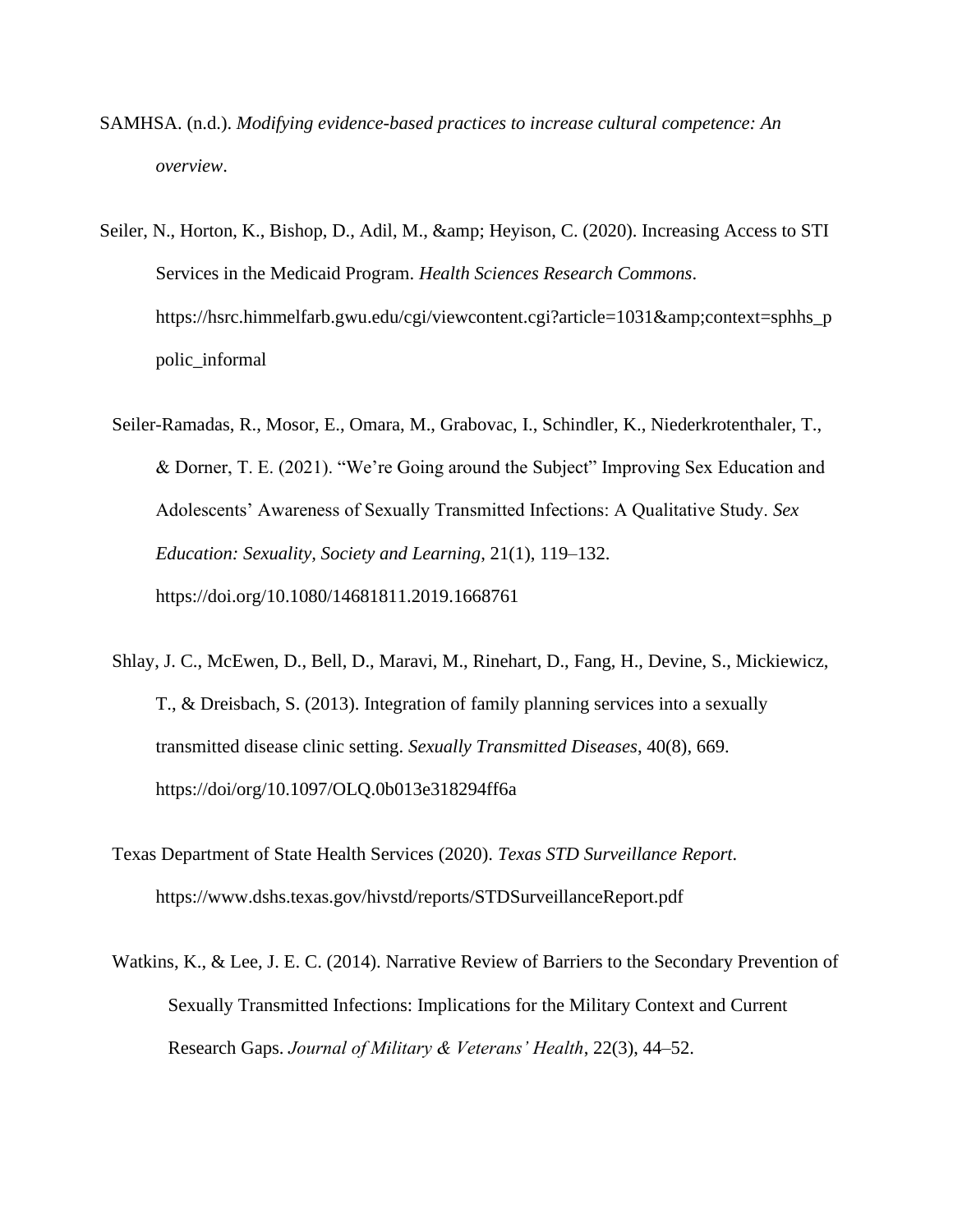Young, S. D., Konda, K., Caceres, C., Galea, J., Sung-Jae, L., Salazar, X., & Coates, T. (2011). Effect of a community popular opinion leader HIV/STI intervention on stigma in urban, coastal Peru. *AIDS and Behavior*, 15(5), 930–937. https://doi.org/10.1007/s10461-010- 9826-5

# <span id="page-36-0"></span>SCHOLARWORKS CONTRIBUTOR AGREEMENT

### **ScholarWorks Publication Consideration**

ScholarWorks makes the intellectual output of the Walden University community publicly available to the wider world. By highlighting the scholarly and professional activities of our students and faculty, ScholarWorks' rich repository encourages new ideas, preserves past knowledge, and fosters new connections to improve human and social conditions.

If you would like your portfolio from your Counseling 6785 course to be considered for submission to ScholarWorks, please review the ScholarWorks Contributor Agreement below and agree to the terms and conditions.

Acceptance of the policies and terms of the ScholarWorks Contributor agreement

- will not impact your grade
- will not guarantee publication

### **ScholarWorks Contributor Agreement**

To administer this repository and preserve the contents for future use, *ScholarWorks* requires certain permissions from you, the contributor. By making a submission to *ScholarWorks*, you are accepting the terms of this license. However, you do not give up the copyright to your work. You do not give up the right to submit the work to publishers or other repositories.

By including an email contact below, you hereby grant Walden a limited license to review the Submission for the purposes of review of scholarly content; to distribute the Submission to the public on the Website; to make and retain copies of the Submission; and to archive the Submission in a publicly accessible collection.

You agree to defend, indemnify and hold Walden harmless from and against any and all claims, suits or proceedings, demands, losses, damages, liabilities and costs and expenses (including, without limitation, reasonable attorney's fees) arising out of or resulting from the actual or alleged infringement of any patent, trademark, copyright, trade secret or any other intellectual property right in connection with any Submission.Walden will not be required to treat any Submission as confidential.For more information, see the Contributor FAQ.